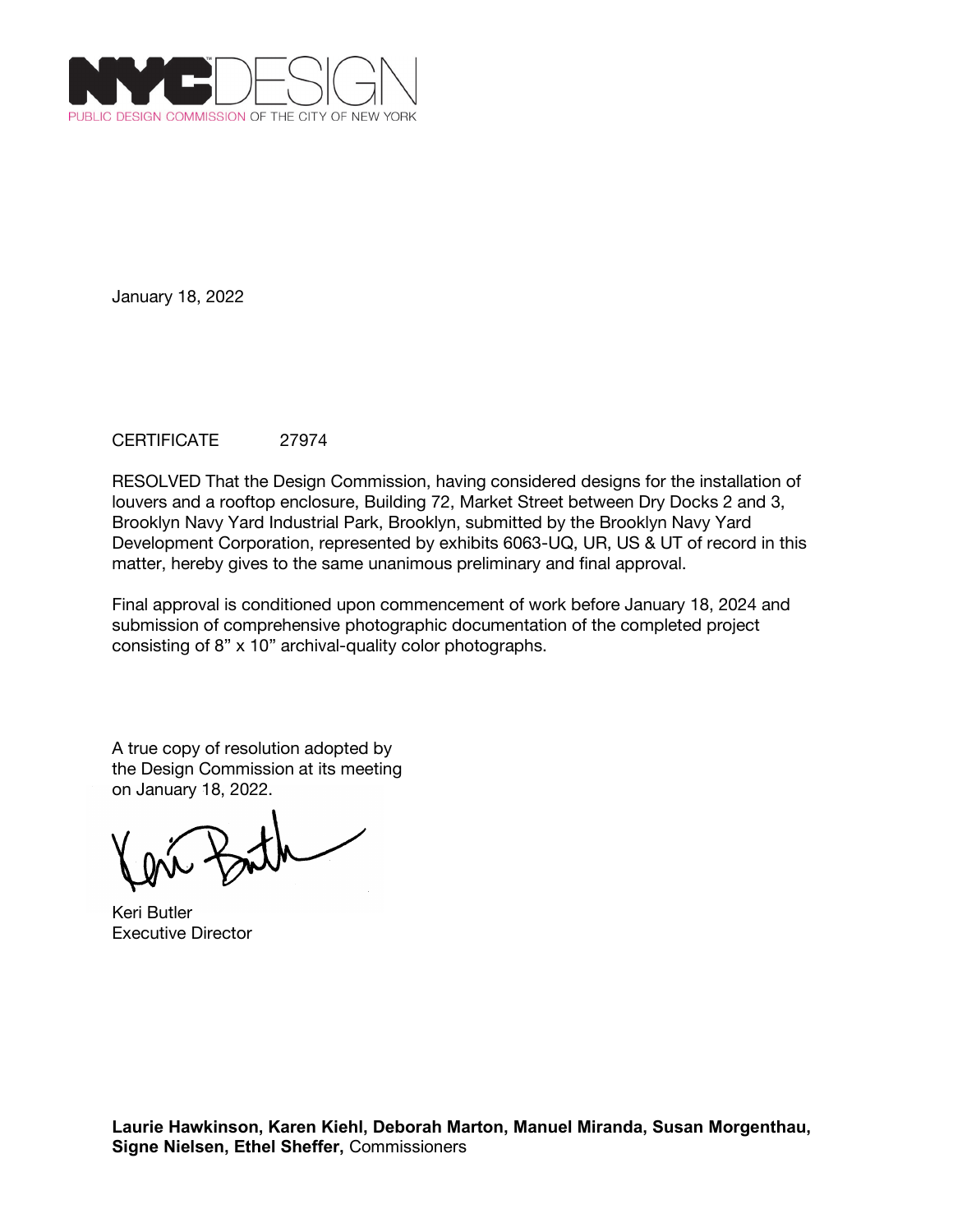

# CERTIFICATE 27975

RESOLVED That the Design Commission, having considered final photographs for the installation of *K-159* (2010) by Frank Stella, New York Aquarium, 603 Surf Avenue at West 8th Street, Brooklyn, submitted by the Department of Cultural Affairs and the Department of Parks & Recreation, represented by exhibits 2587-HL, HM, HN & HO of record in this matter, hereby gives to the same unanimous final approval with the understanding that (1) the lighting will remain dimmed as shown in the submitted photographs and (2) the artwork will be a long-term temporary installation, owned and maintained by the Wildlife Conservation Society (WCS), not accepted as part of the City's public art collection, and removed by the WCS upon request by the City.

A true copy of resolution adopted by the Design Commission at its meeting on January 18, 2022.

Keri Butler Executive Director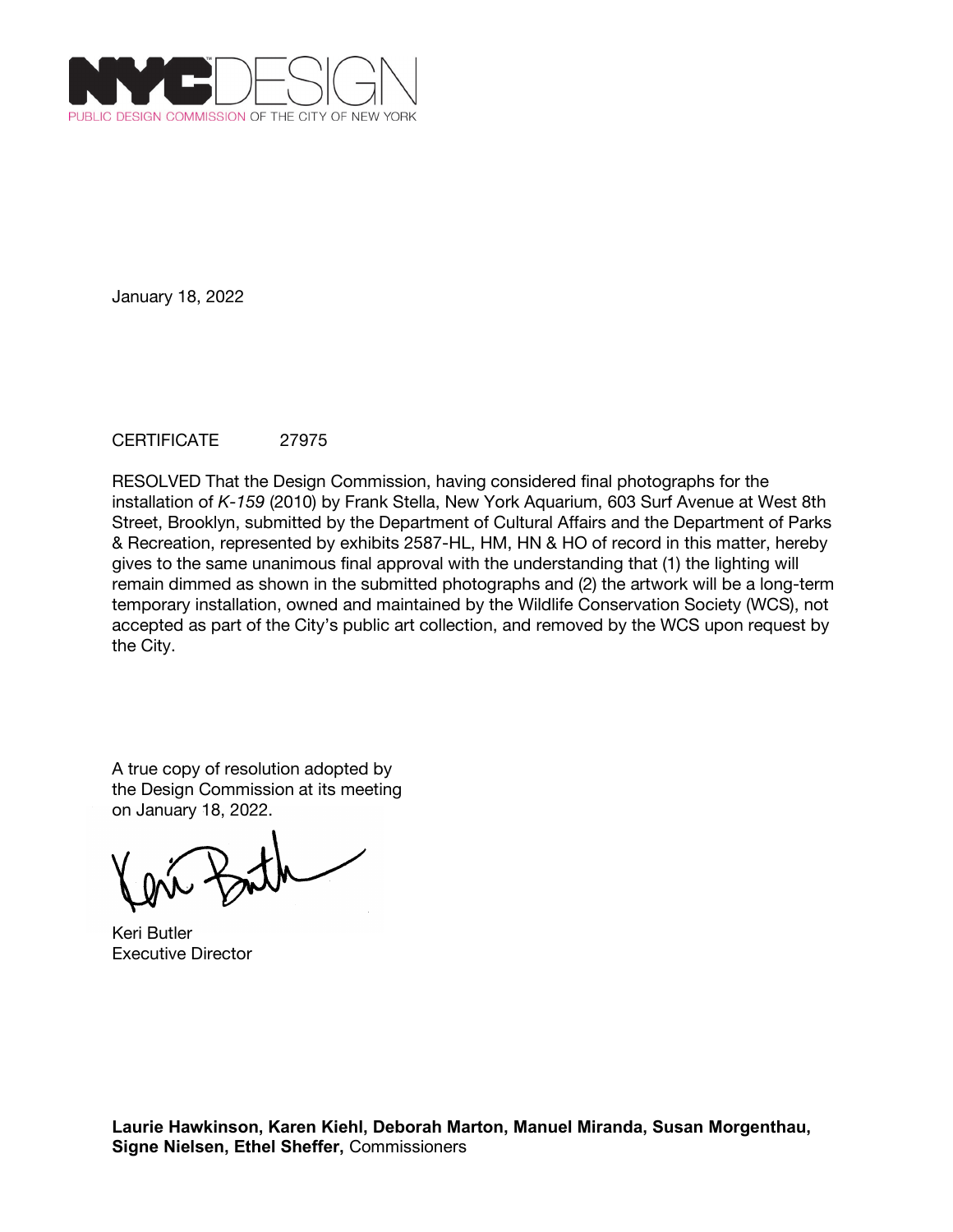

## CERTIFICATE 27976

RESOLVED That the Design Commission, having considered designs for the construction of locker rooms, North Infirmary Command, 15-00 Hazen Street, Rikers Island, Bronx, submitted by the Department of Design and Construction, represented by exhibits 1554-US, UT, UU, UV & UW of record in this matter, hereby gives to the same unanimous preliminary and final approval.

Final approval is conditioned upon commencement of work before January 18, 2024 and submission of comprehensive photographic documentation of the completed project consisting of 8" x 10" archival-quality color photographs.

Keri Butler Executive Director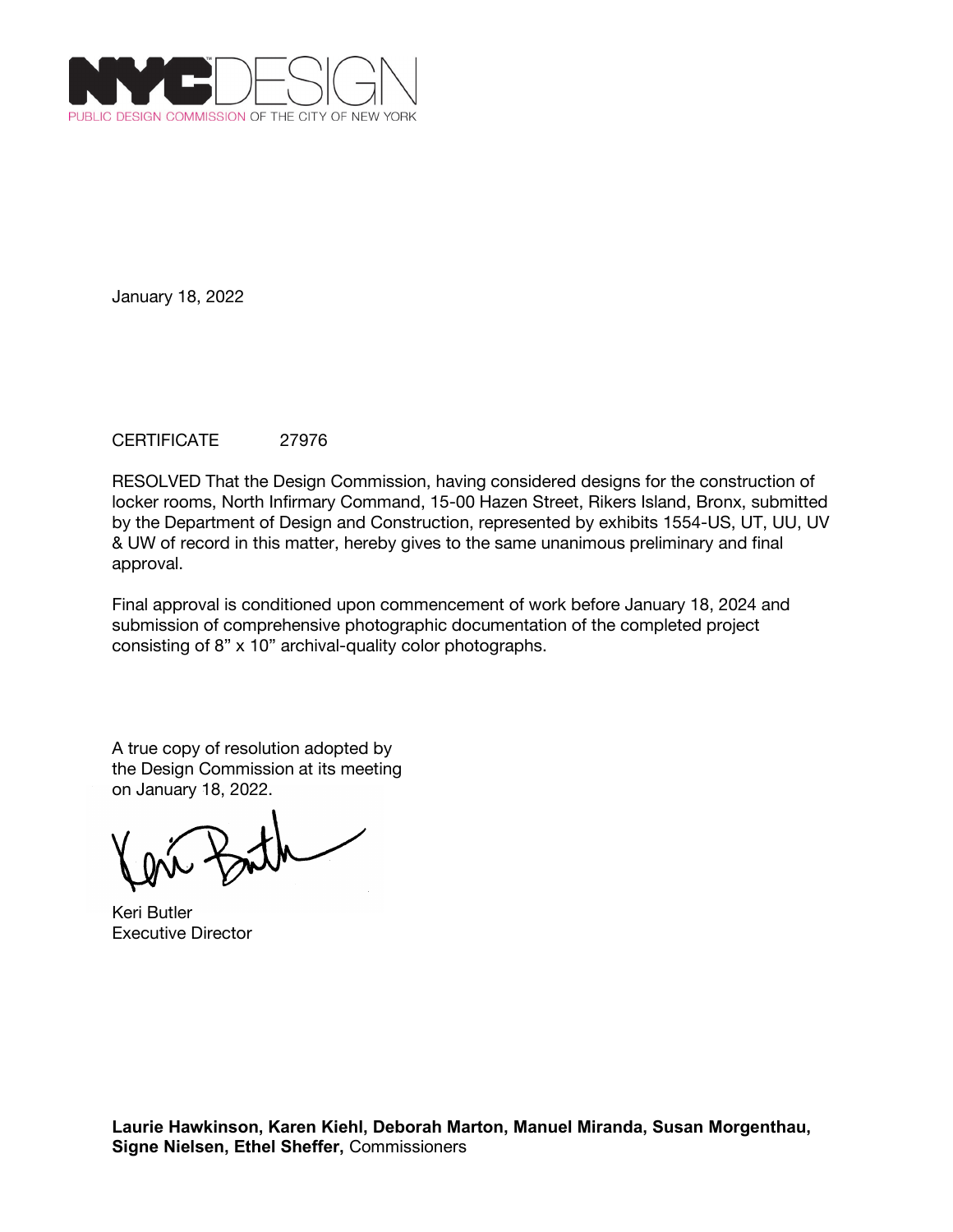

## CERTIFICATE 27977

RESOLVED That the Design Commission, having considered designs for the installation of downspouts and rooftop mechanical units, Rose M. Singer Center, 19-19 Hazen Street, Rikers Island, Bronx, submitted by the Department of Design and Construction, represented by exhibits 1554-UX, UY, UZ, VA & VB of record in this matter, hereby gives to the same unanimous preliminary and final approval.

Final approval is conditioned upon commencement of work before January 18, 2024 and submission of comprehensive photographic documentation of the completed project consisting of 8" x 10" archival-quality color photographs.

A true copy of resolution adopted by the Design Commission at its meeting on January 18, 2022.

Keri Butler Executive Director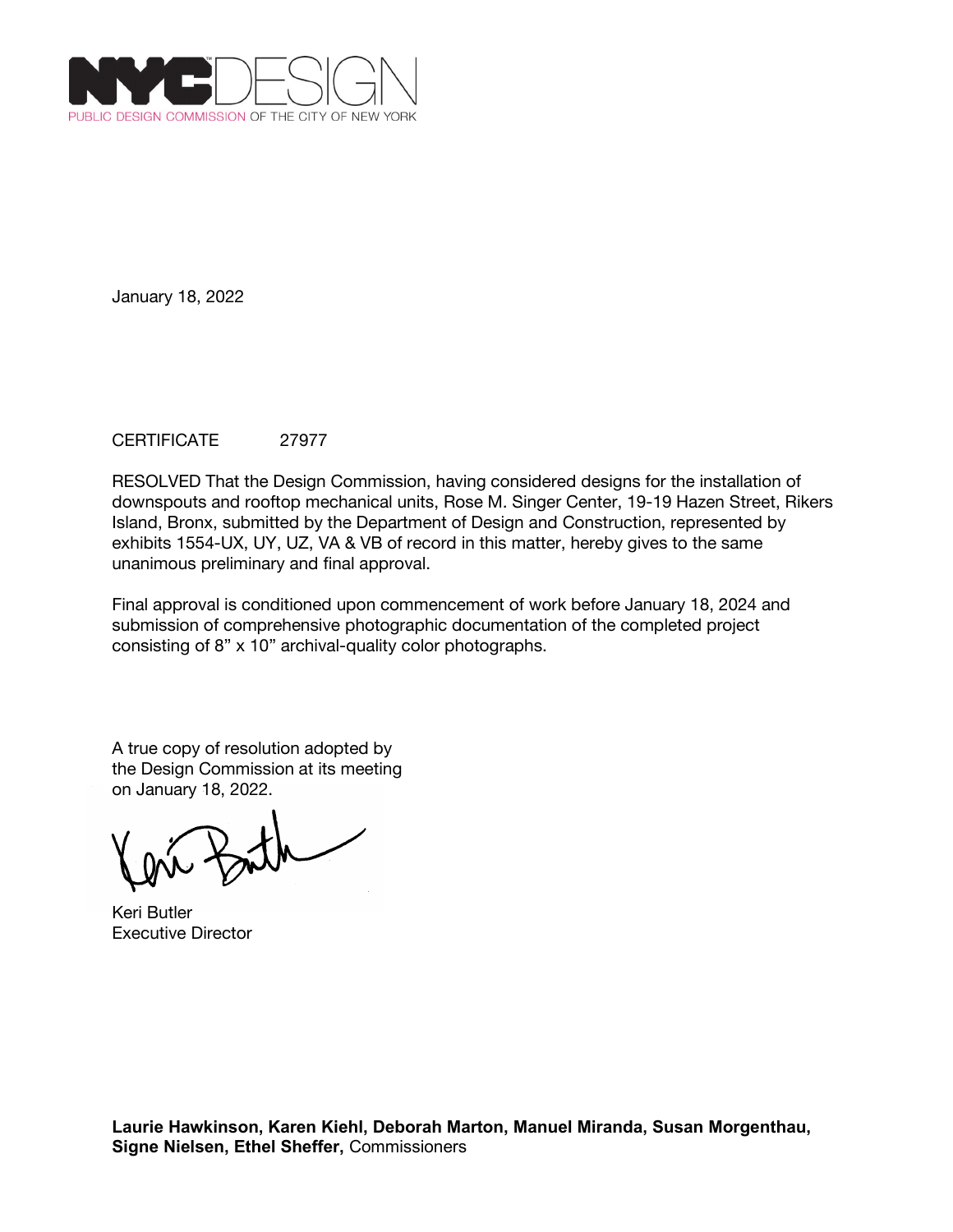

## CERTIFICATE 27978

RESOLVED That the Design Commission, having considered designs for the installation of mechanical units and louvers, Anna M. Kross Center, 18-18 Hazen Street, Rikers Island, Bronx, submitted by the Department of Design and Construction, represented by exhibits 1554-VC, VD, VE, VF, VG & VH of record in this matter, hereby gives to the same unanimous preliminary and final approval.

Final approval is conditioned upon commencement of work before January 18, 2024 and submission of comprehensive photographic documentation of the completed project consisting of 8" x 10" archival-quality color photographs.

Keri Butler Executive Director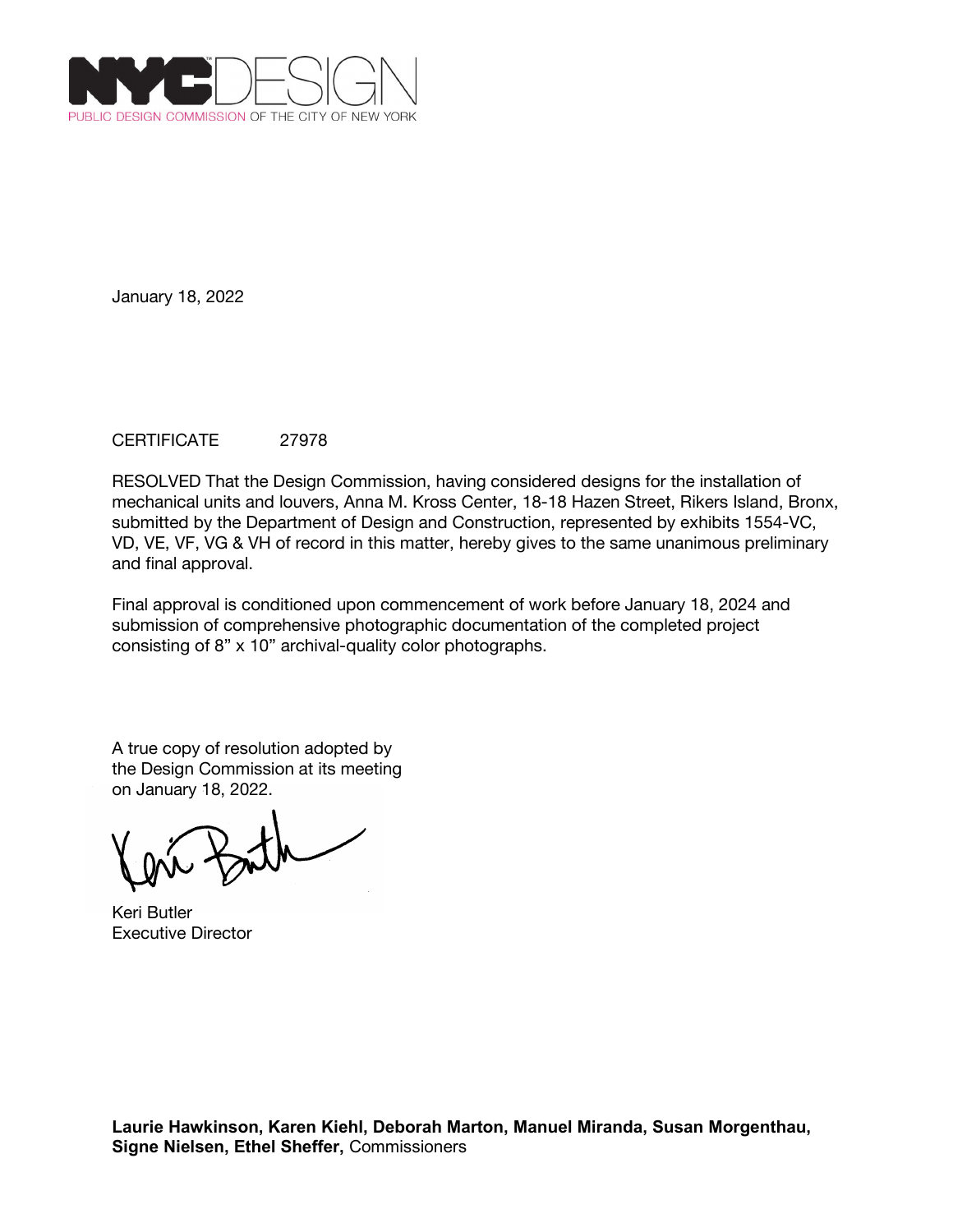

## CERTIFICATE 27979

RESOLVED That the Design Commission, having considered designs for the installation of rooftop mechanical equipment and enclosures, George R. Vierno Center, Housing 6A, 11-11 Hazen Street, Rikers Island Bronx, submitted by the Department of Design and Construction, represented by exhibits 1554-VI, VJ, VK, VL, VM & VN of record in this matter, hereby gives to the same unanimous preliminary and final approval.

Final approval is conditioned upon commencement of work before January 18, 2024 and submission of comprehensive photographic documentation of the completed project consisting of 8" x 10" archival-quality color photographs.

A true copy of resolution adopted by the Design Commission at its meeting on January 18, 2022.

Keri Butler Executive Director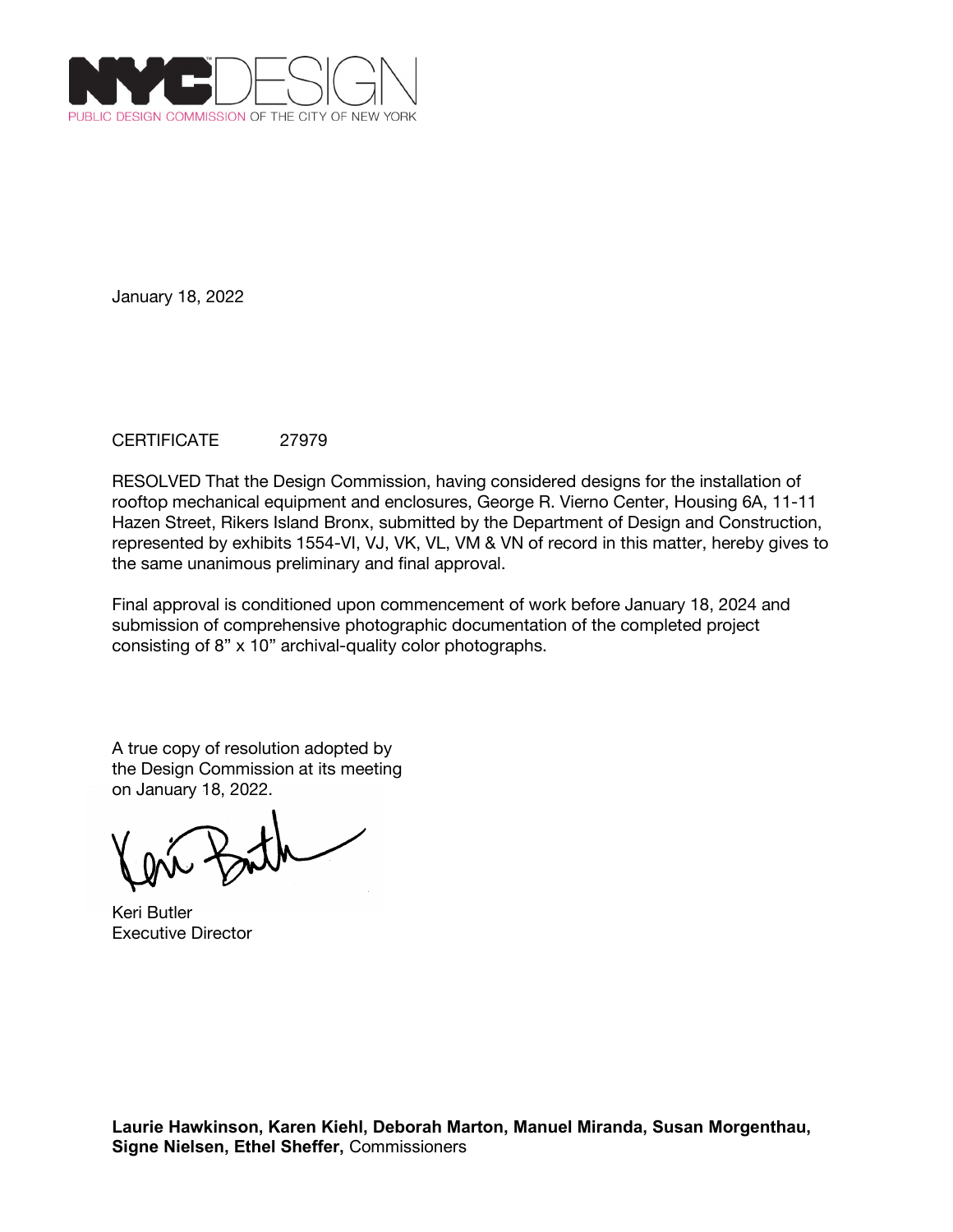

## CERTIFICATE 27980

RESOLVED That the Design Commission, having considered designs for the installation of rooftop mechanical units and ductwork, Robert N. Davoren Center, 11-11 Hazen Street, Rikers Island, Bronx, submitted by the Department of Design and Construction, represented by exhibits 1554-VO, VP, VQ, VR & VS of record in this matter, hereby gives to the same unanimous preliminary and final approval.

Final approval is conditioned upon commencement of work before January 18, 2024 and submission of comprehensive photographic documentation of the completed project consisting of 8" x 10" archival-quality color photographs.

Keri Butler Executive Director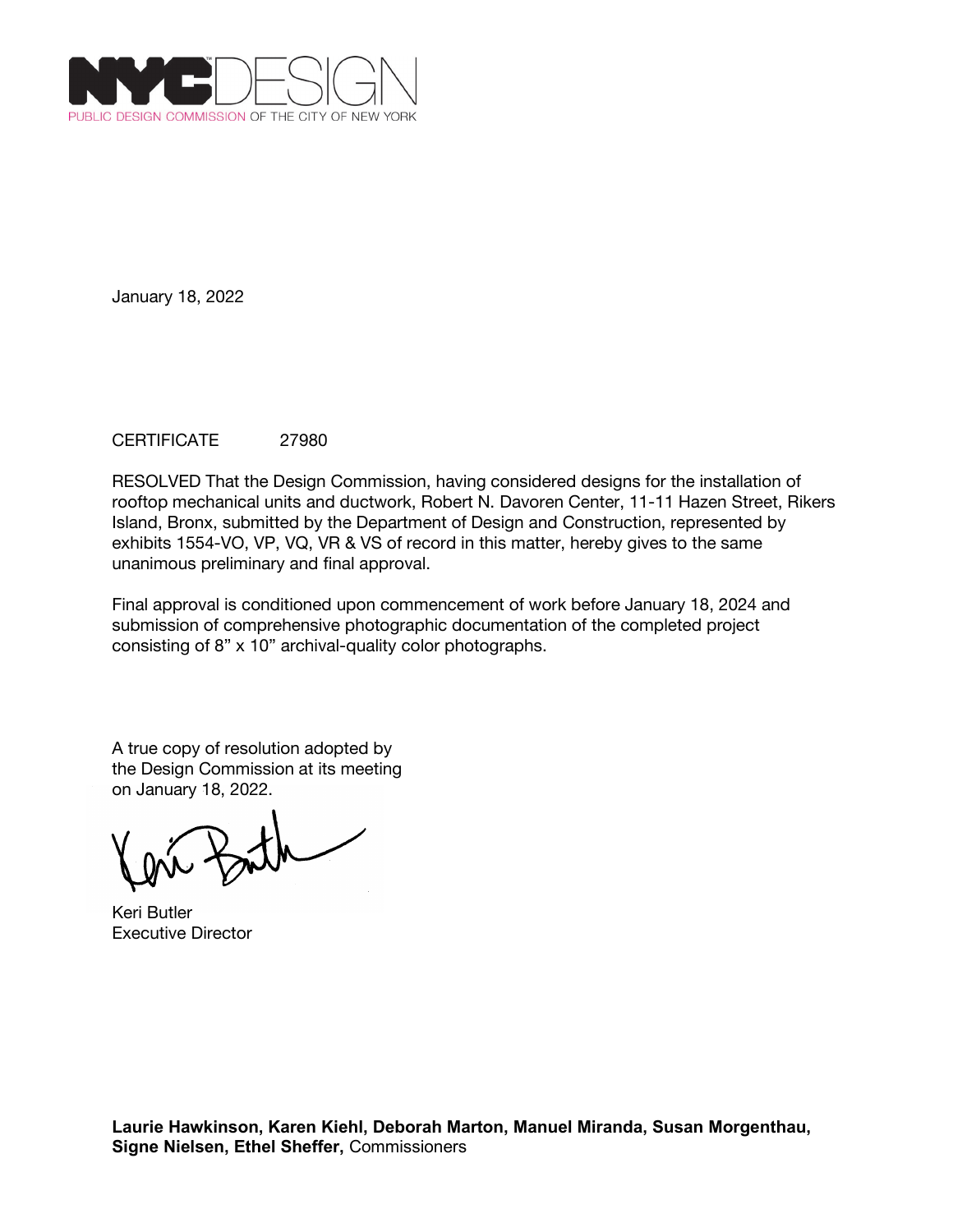

## CERTIFICATE 27981

RESOLVED That the Design Commission, having considered designs for the installation of an interim guard booth and sally port, State Street between Boerum Place and Smith Street, Kings County Criminal Courthouse, 120 Schermerhorn Street, Brooklyn, submitted by the Department of Design and Construction, represented by exhibits 2692-BX, BY, BZ, CA & CB of record in this matter, hereby gives to the same unanimous final approval.

Final approval is conditioned upon commencement of work before January 18, 2024 and submission of comprehensive photographic documentation of the completed project consisting of 8" x 10" archival-quality color photographs.

Keri Butler Executive Director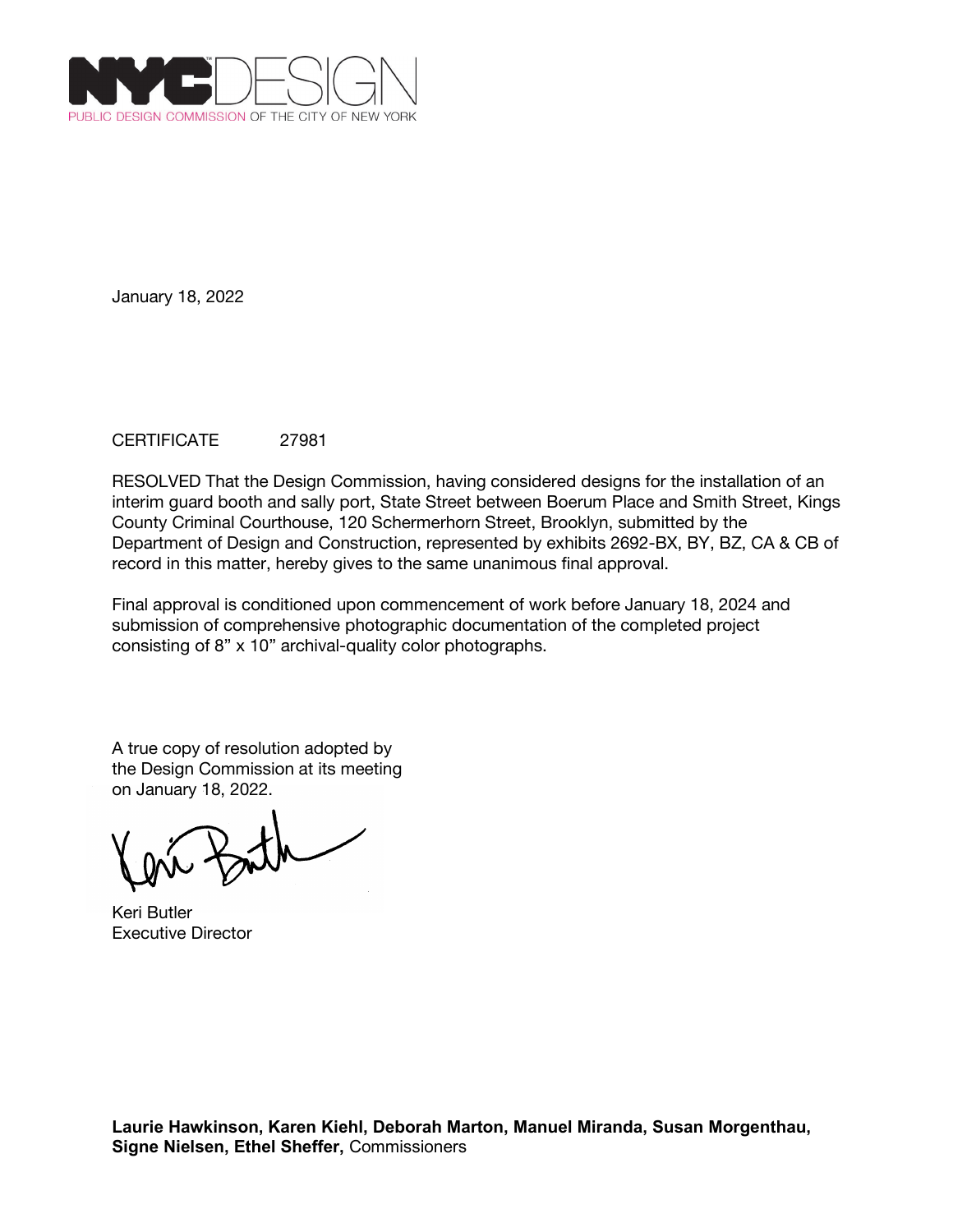

## CERTIFICATE 27982

RESOLVED That the Design Commission, having considered designs for the construction of Engine Company 268/Ladder Company 137, 116-11 Beach Channel Drive, Rockaway Park, Queens, submitted by the Department of Design and Construction and the Fire Department, represented by exhibits 7698-D, L, M, N & O of record in this matter, hereby gives to the same unanimous preliminary approval with the understanding that the team will continue to develop the landscape design and planting palette in conjunction with the development of the artwork.

Preliminary approval is conditioned upon submission of this project for final review and approval before January 18, 2024.

Keri Butler Executive Director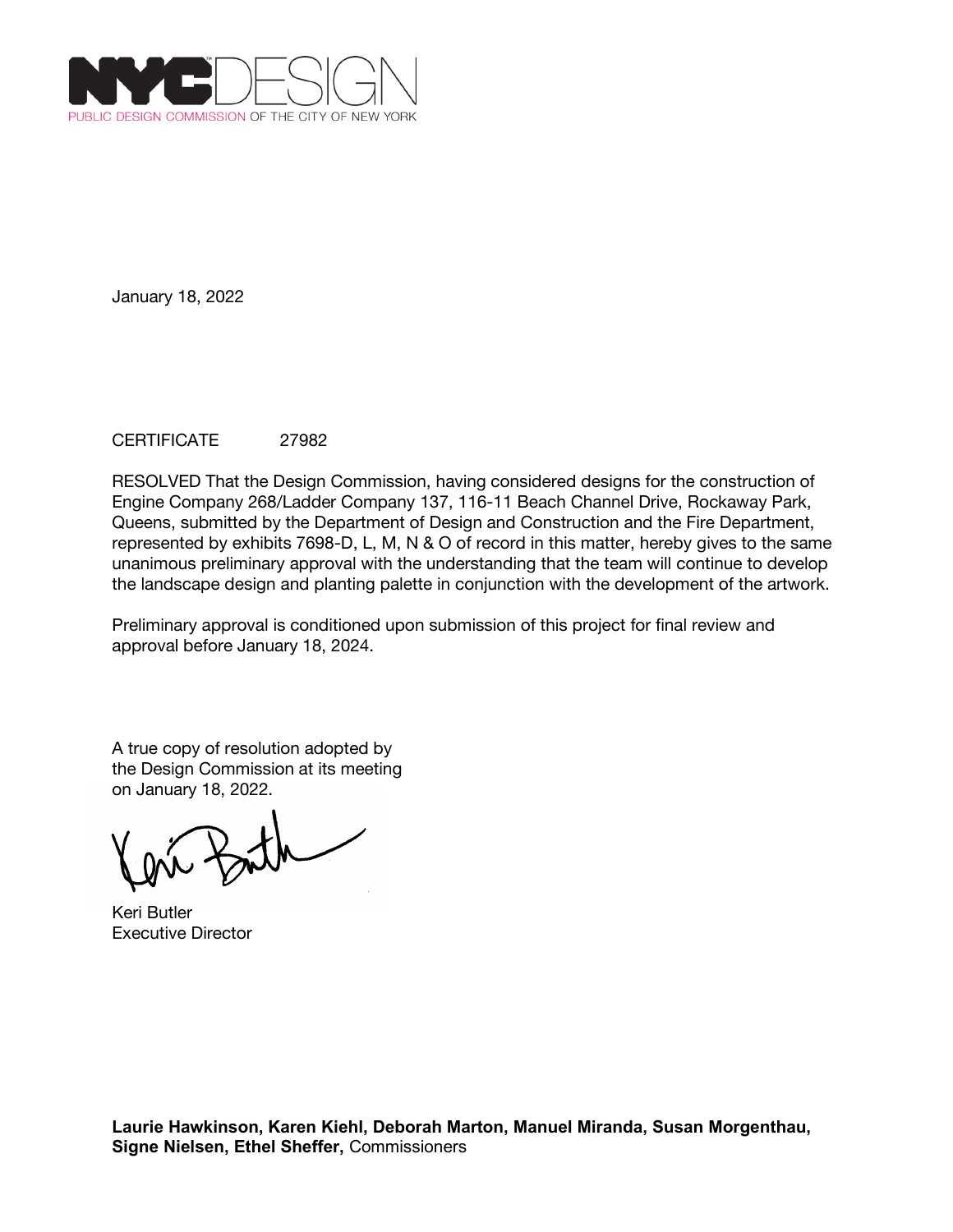

## CERTIFICATE 27983

RESOLVED That the Design Commission, having considered designs for the construction of bioretention medians, Hillside Avenue between Braddock Avenue and 231st Street, Queens Village, Queens, submitted by the Department of Environmental Protection and the Department of Transportation, represented by exhibits 7718-A, B, C, D & E of record in this matter, hereby gives to the same unanimous preliminary and final approval.

Final approval is conditioned upon commencement of work before January 18, 2024 and submission of comprehensive photographic documentation of the completed project consisting of 8" x 10" archival-quality color photographs.

Keri Butler Executive Director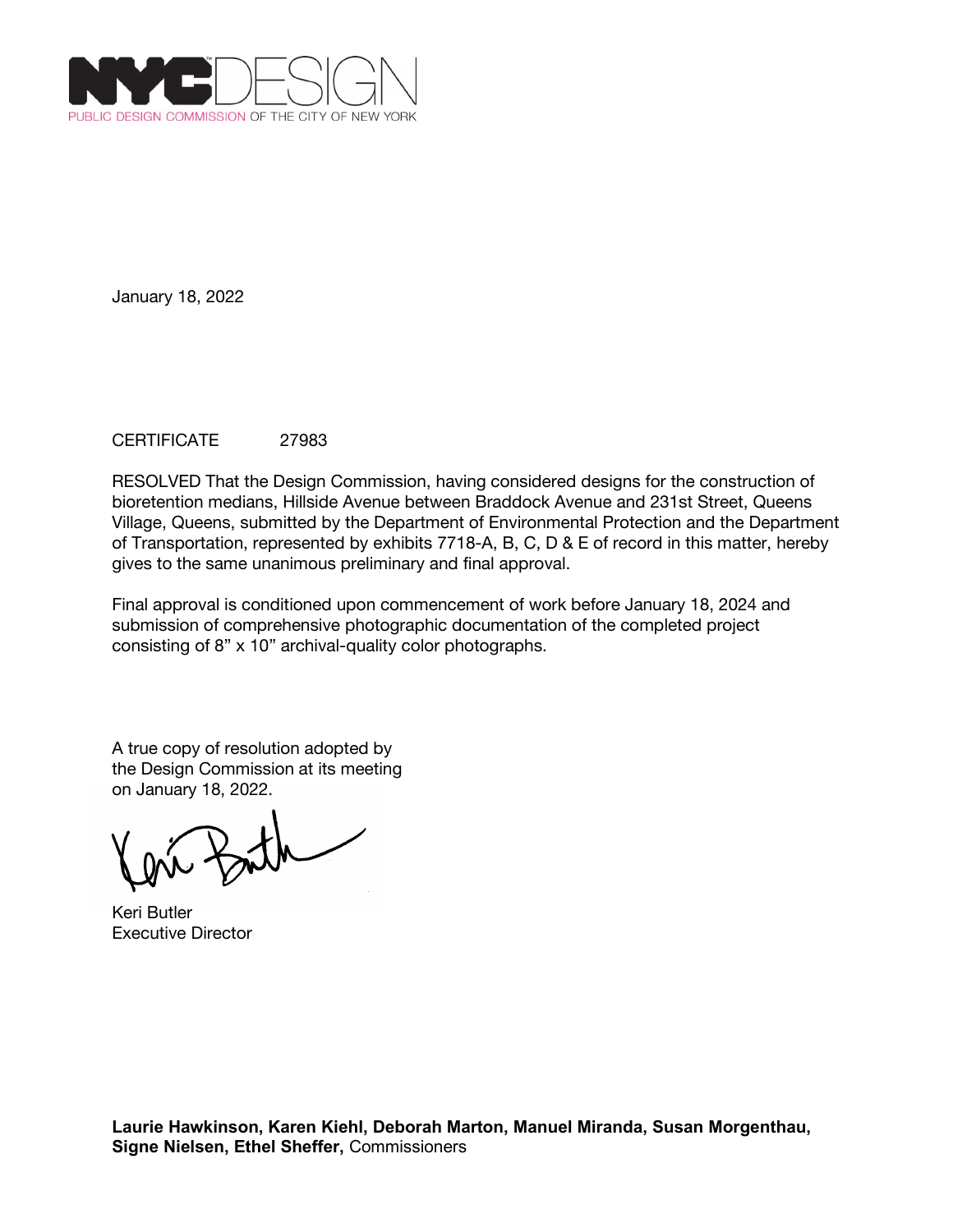

## CERTIFICATE 27984

RESOLVED That the Design Commission, having considered designs for the construction of two bioretention traffic triangles, Winchester Boulevard at 234th Street and Hillside Avenue and at 236th Street and Seward Avenue, Queens Village, Queens, submitted by the Department of Environmental Protection and the Department of Transportation, represented by exhibits 7719- A, B, C, D & E of record in this matter, hereby gives to the same unanimous preliminary and final approval.

Final approval is conditioned upon commencement of work before January 18, 2024 and submission of comprehensive photographic documentation of the completed project consisting of 8" x 10" archival-quality color photographs.

A true copy of resolution adopted by the Design Commission at its meeting on January 18, 2022.

Keri Butler Executive Director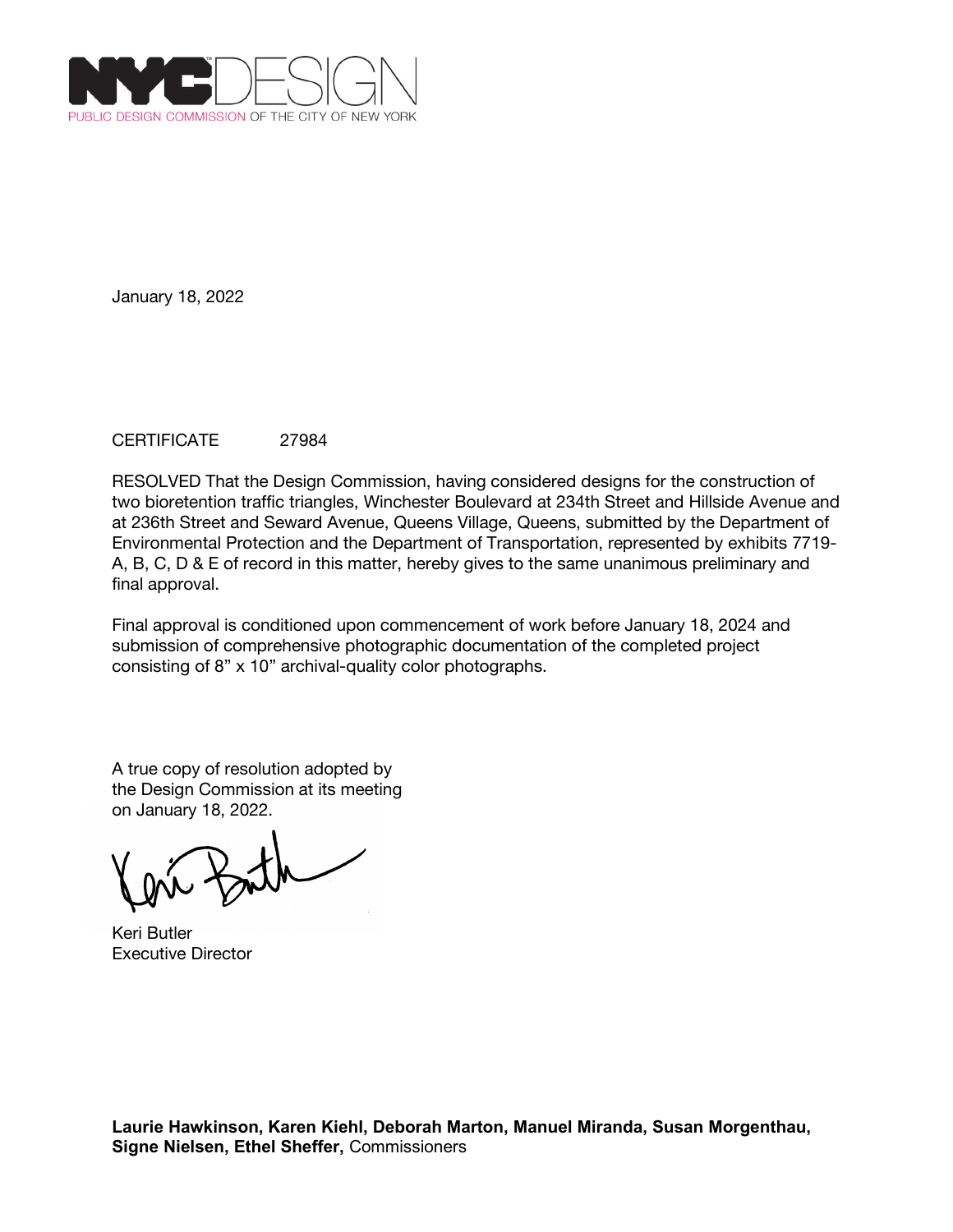

## CERTIFICATE 27985

RESOLVED That the Design Commission, having considered designs for the installation of signage, I.S. 220K (John J. Pershing School), 4812 9th Avenue, Brooklyn, submitted by the Department of Education, represented by exhibits 1264-I & J of record in this matter, hereby gives to the same unanimous preliminary and final approval.

Final approval is conditioned upon commencement of work before January 18, 2024 and submission of comprehensive photographic documentation of the completed project consisting of 8" x 10" archival-quality color photographs.

Keri Butler Executive Director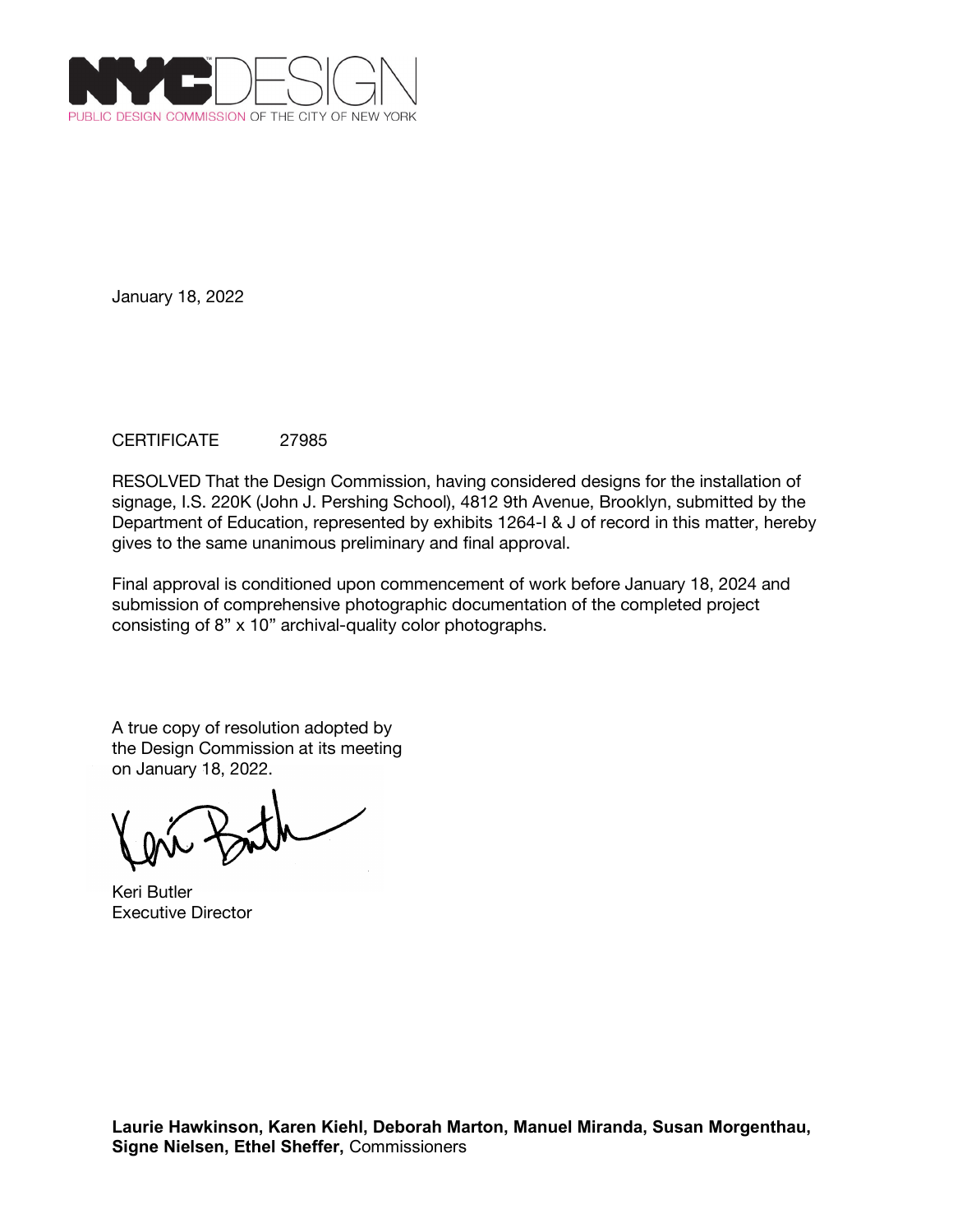

## CERTIFICATE 27986

RESOLVED That the Design Commission, having considered designs for the installation of signage, I.S. 303K (Herbert S. Eisenberg School), 501 West Avenue, Brooklyn, submitted by the Department of Education, represented by exhibits 3656-C & D of record in this matter, hereby gives to the same unanimous preliminary and final approval.

Final approval is conditioned upon commencement of work before January 18, 2024 and submission of comprehensive photographic documentation of the completed project consisting of 8" x 10" archival-quality color photographs.

Keri Butler Executive Director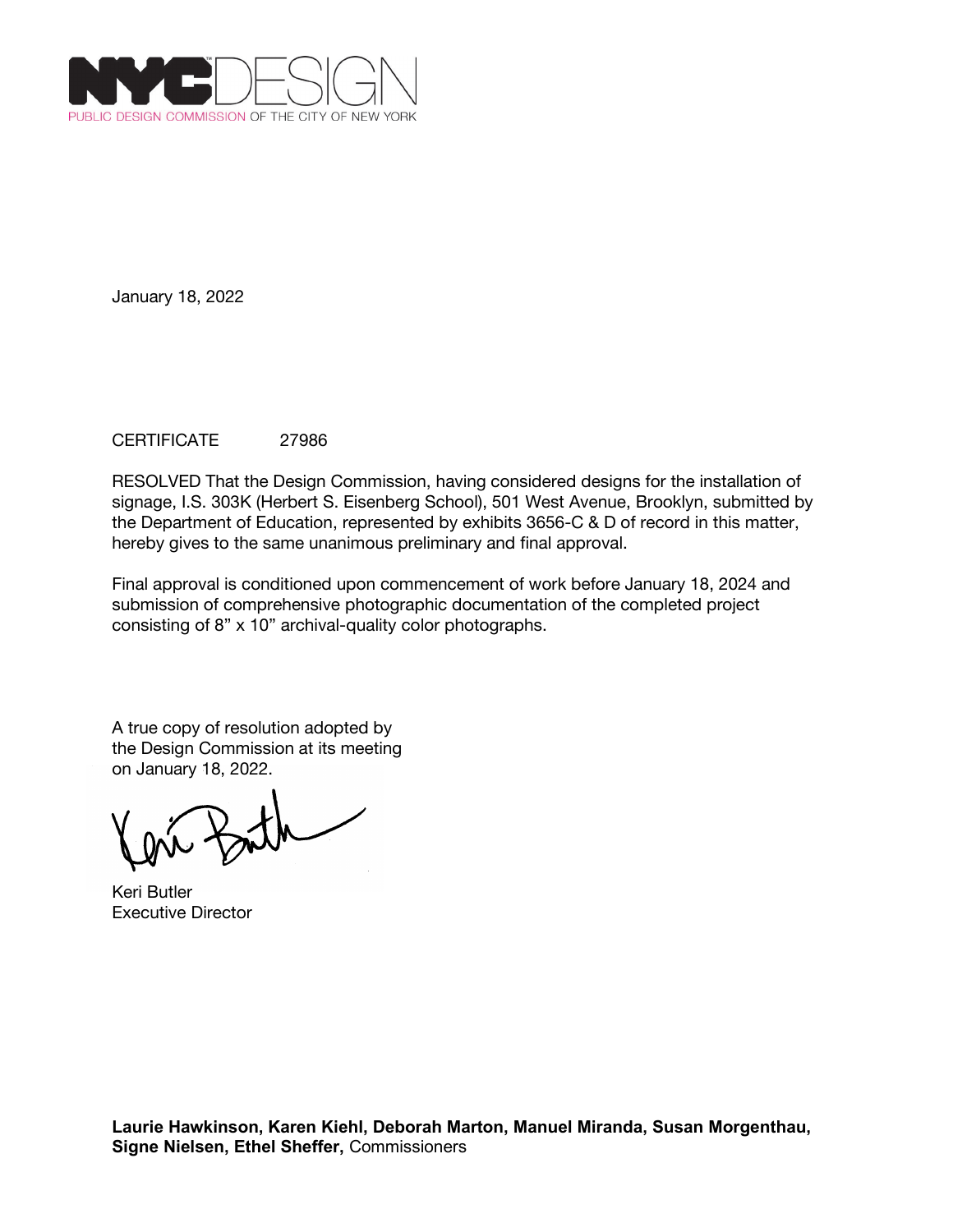

## CERTIFICATE 27987

RESOLVED That the Design Commission, having considered designs for the installation of a planted area, 3-24 27th Avenue, Astoria, Queens, submitted by the Department of Transportation, represented by exhibits 7720-A, B, C, D & E of record in this matter, hereby gives to the same unanimous preliminary and final approval.

Final approval is conditioned upon commencement of work before January 18, 2024 and submission of comprehensive photographic documentation of the completed project consisting of 8" x 10" archival-quality color photographs.

Keri Butler Executive Director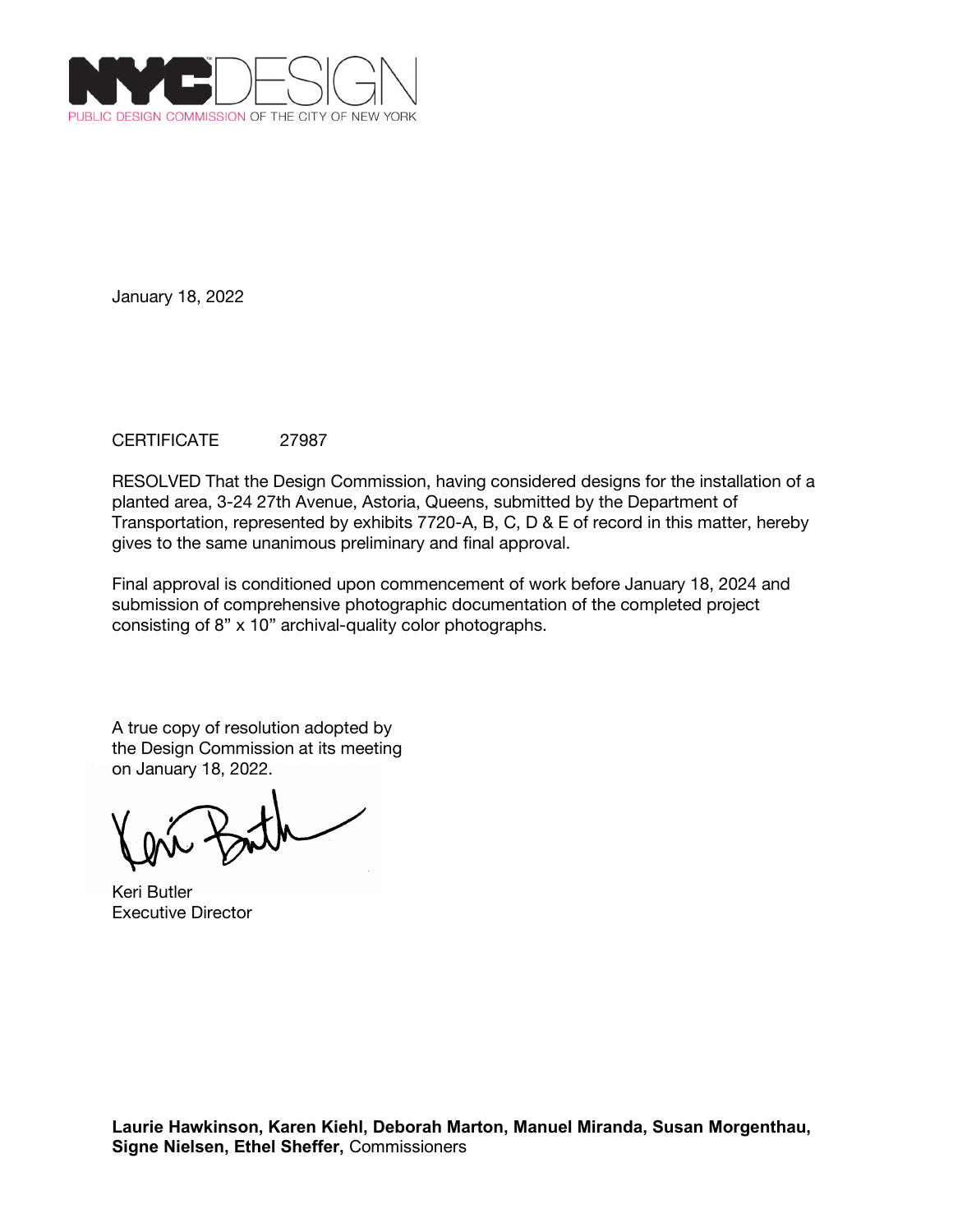

## CERTIFICATE 27988

RESOLVED That the Design Commission, having considered designs for the installation of a ramp, 50-52 East 130th Street, Manhattan, submitted by the Department of Transportation, represented by exhibits 7721-A & B of record in this matter, hereby gives to the same unanimous preliminary and final approval.

Final approval is conditioned upon commencement of work before January 18, 2024 and submission of comprehensive photographic documentation of the completed project consisting of 8" x 10" archival-quality color photographs.

Keri Butler Executive Director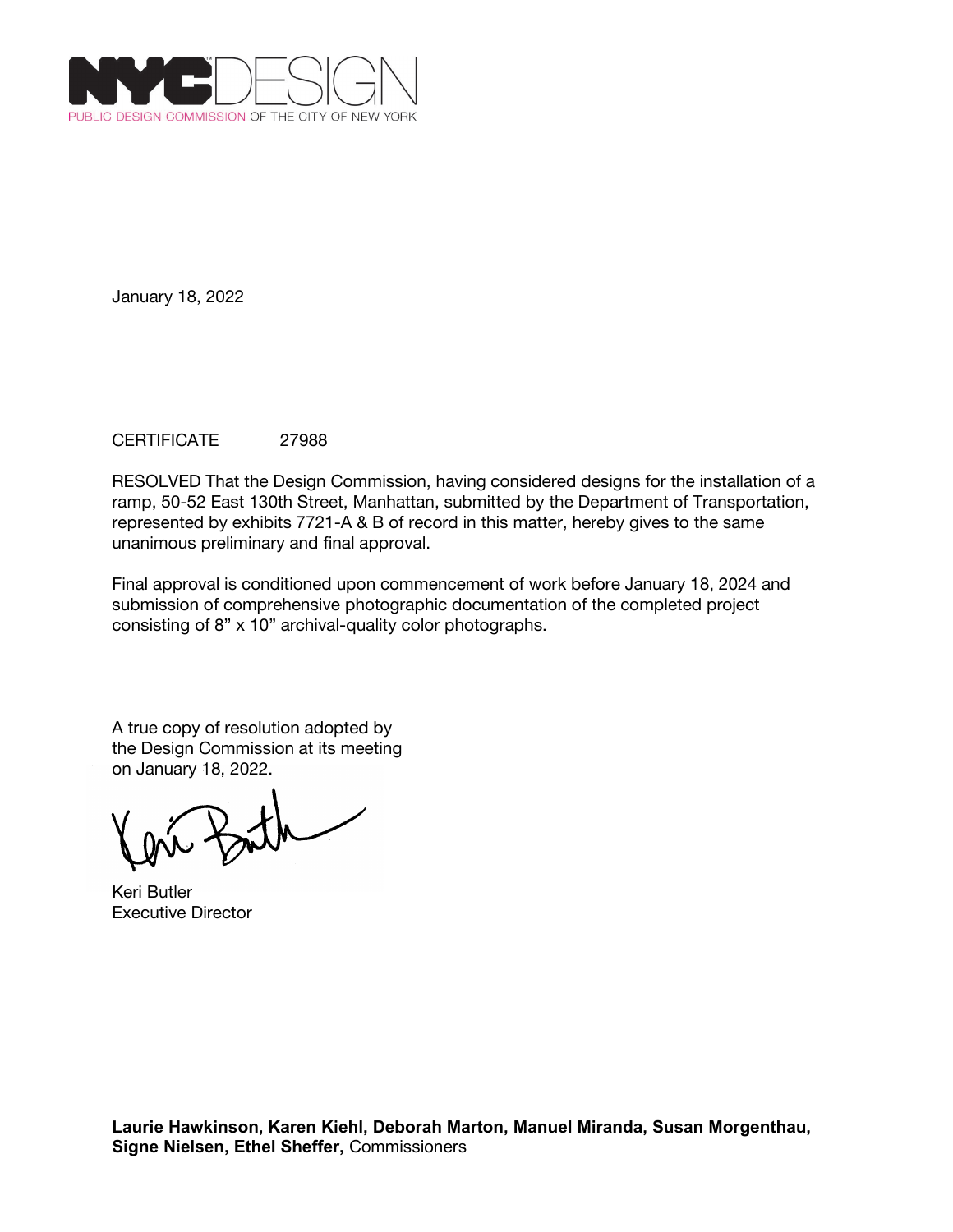

## CERTIFICATE 27989

RESOLVED That the Design Commission, having considered designs for the installation of an ADA ramp, 600 West 165th Street, Manhattan, submitted by the Department of Transportation, represented by exhibits 7722-A, B, C & D of record in this matter, hereby gives to the same unanimous preliminary and final approval.

Final approval is conditioned upon commencement of work before January 18, 2024 and submission of comprehensive photographic documentation of the completed project consisting of 8" x 10" archival-quality color photographs.

Keri Butler Executive Director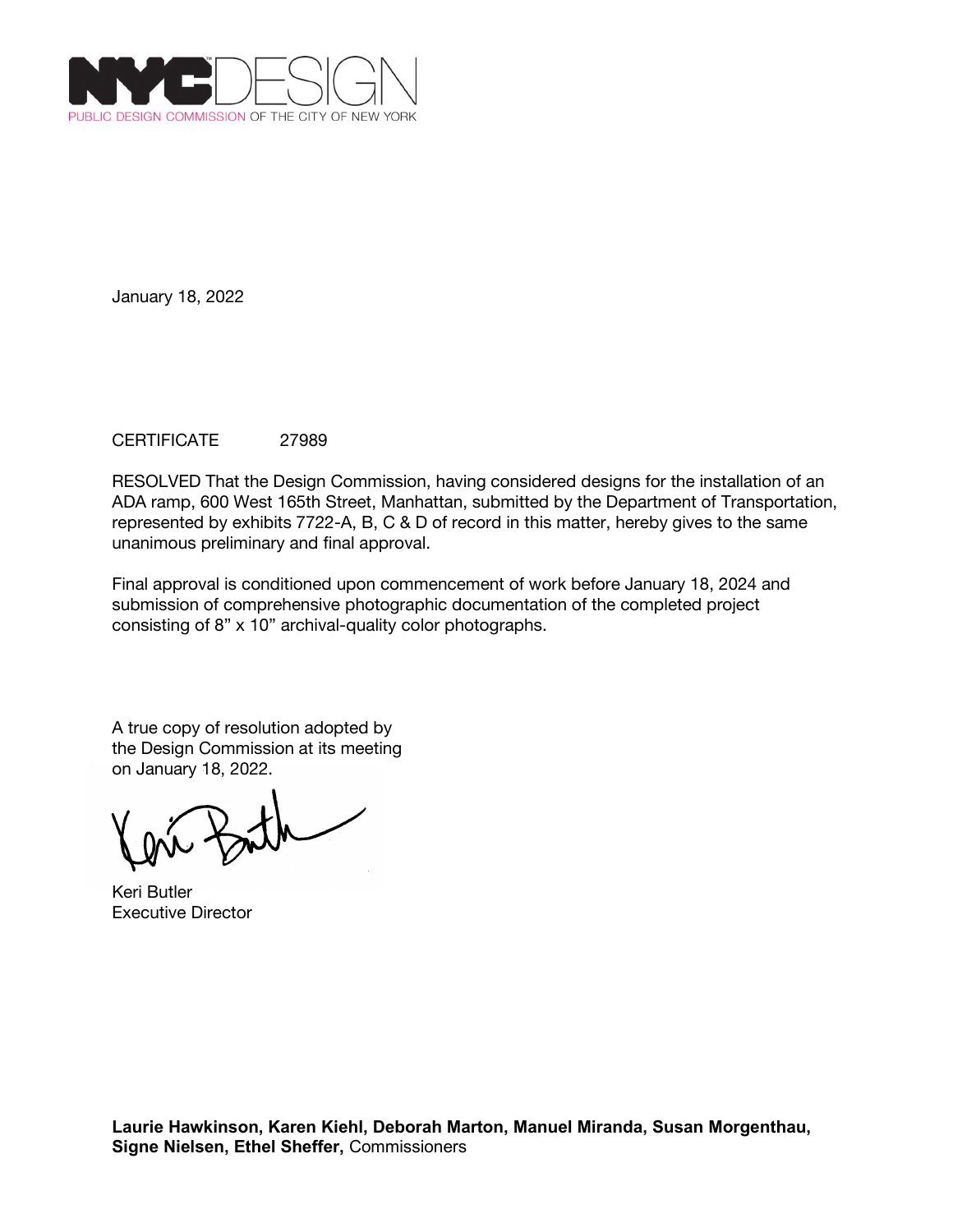

## CERTIFICATE 27991

RESOLVED That the Design Commission, having considered designs for the installation of a distinctive sidewalk, 1 Pennsylvania Plaza (PENN 1), Eighth Avenue, West 34th Street, Seventh Avenue, and West 33rd Street, Manhattan, submitted by the Department of Transportation, represented by exhibits 5852-AP, AQ, AR & AS of record in this matter, hereby gives to the same unanimous final approval with the understanding that (1) design details for the bollard sleeves, which will closely match those installed at Moynihan Station, will be submitted for review once the site-specific constraints relating to the sub-grade station improvements are confirmed and (2) the approved paving materiality and design will extend the full perimeter of the Penn District, including around 2 Pennsylvania Plaza and Plaza 33. Commissioner Nielsen recused herself.

Final approval is conditioned upon commencement of work before January 18, 2024 and submission of comprehensive photographic documentation of the completed project consisting of 8" x 10" archival-quality color photographs.

A true copy of resolution adopted by the Design Commission at its meeting on January 18, 2022.

Keri Butler Executive Director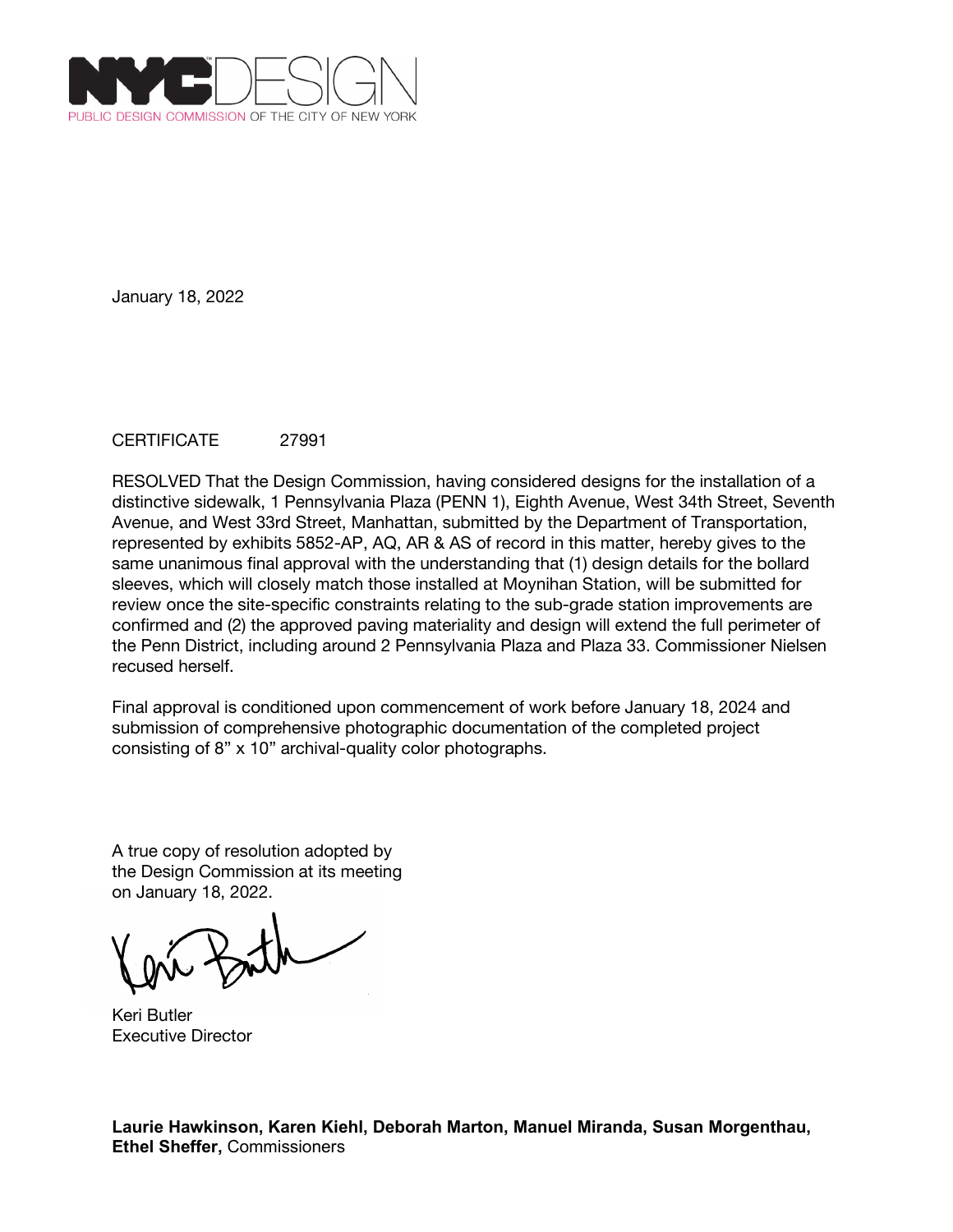

## CERTIFICATE 27992

RESOLVED That the Design Commission, having considered designs for the reconstruction of Lafayette Gardens, Lafayette Avenue and Franklin Avenue, Brooklyn, submitted by the Department of Parks & Recreation, represented by exhibits 4905-E, F, G & H of record in this matter, hereby gives to the same unanimous preliminary approval with the understanding that the team will refine the rectilinear and curvilinear plan geometries and eliminate sharp corners.

Preliminary approval is conditioned upon submission of this project for final review and approval before January 18, 2024.

Keri Butler Executive Director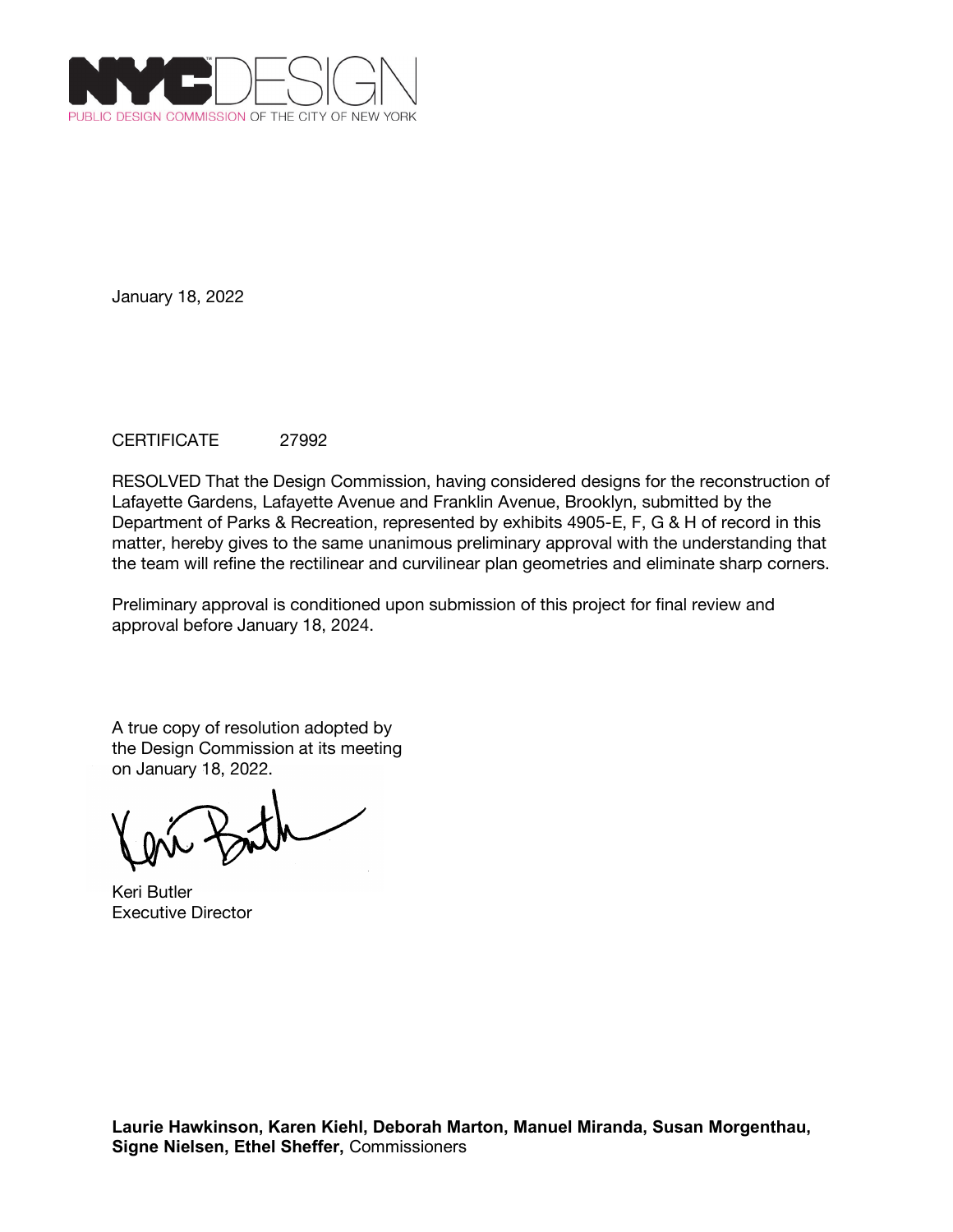

# CERTIFICATE 27993

RESOLVED That the Design Commission, having considered designs for the reconstruction of the basketball courts, Rochdale Park, Guy R. Brewer Boulevard and 134th Avenue, Jamaica, Queens, submitted by the Department of Parks & Recreation, represented by exhibits 3742-U, V, W & X of record in this matter, hereby gives to the same unanimous preliminary approval.

Preliminary approval is conditioned upon submission of this project for final review and approval before January 18, 2024.

Keri Butler Executive Director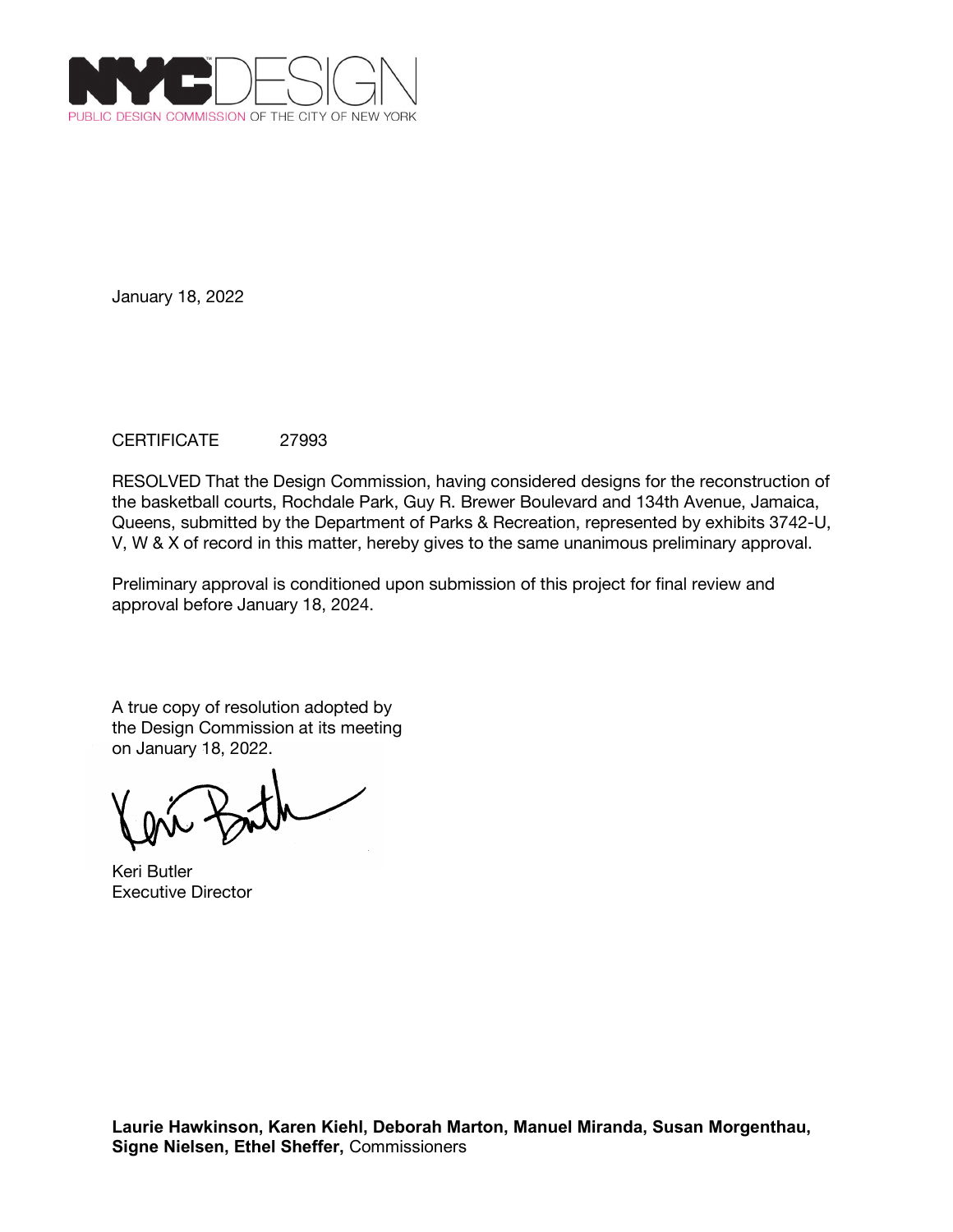

## CERTIFICATE 27994

RESOLVED That the Design Commission, having considered designs for the installation of sports lighting and a scoreboard, 130th Street and 25th Avenue, College Point Ballfields, College Point, Queens, submitted by the Department of Parks & Recreation, represented by exhibits 6238-Y, Z, AA & AB of record in this matter, hereby gives to the same unanimous final approval.

Final approval is conditioned upon commencement of work before January 18, 2024 and submission of comprehensive photographic documentation of the completed project consisting of 8" x 10" archival-quality color photographs.

Keri Butler Executive Director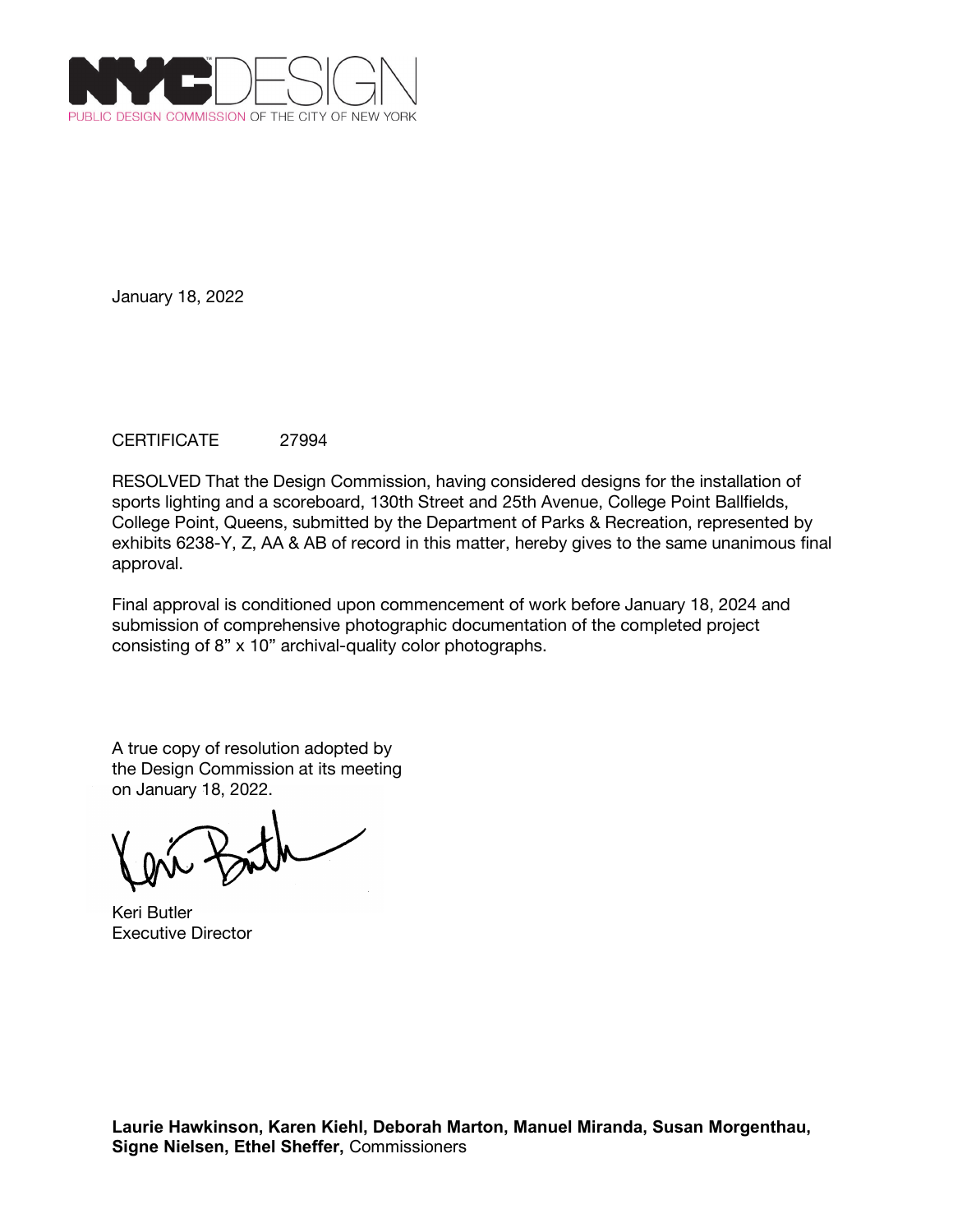

## CERTIFICATE 27995

RESOLVED That the Design Commission, having considered designs for the reconstruction of Dyckman Rest, Highbridge Park, Nagle Avenue, Dyckman Street, and Fort George Hill, Manhattan, submitted by the Department of Parks & Recreation, represented by exhibits 1712- GL, GM, GN, GO & GP of record in this matter, hereby gives to the same unanimous final approval.

Final approval is conditioned upon commencement of work before January 18, 2024 and submission of comprehensive photographic documentation of the completed project consisting of 8" x 10" archival-quality color photographs.

A true copy of resolution adopted by the Design Commission at its meeting on January 18, 2022.

Keri Butler Executive Director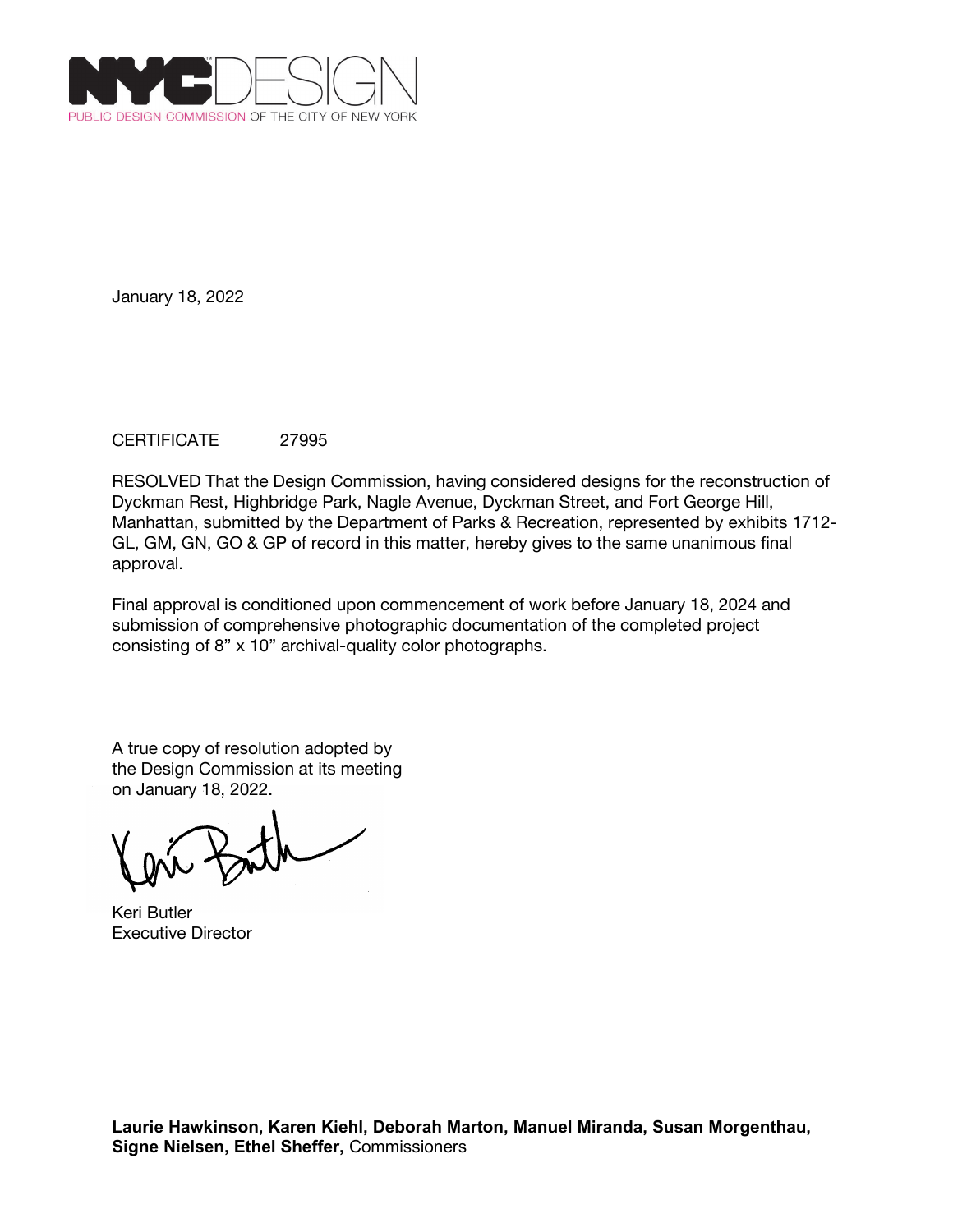

## CERTIFICATE 27996

RESOLVED That the Design Commission, having considered designs for the reconstruction of Vinland Playground, Shore Road Park, between Shore Parkway and Shore Road at 94th Street, Brooklyn, submitted by the Department of Parks & Recreation, represented by exhibits 5398- AI, AJ, AK, AL & AM of record in this matter, hereby gives to the same unanimous final approval.

Final approval is conditioned upon commencement of work before January 18, 2024 and submission of comprehensive photographic documentation of the completed project consisting of 8" x 10" archival-quality color photographs.

Keri Butler Executive Director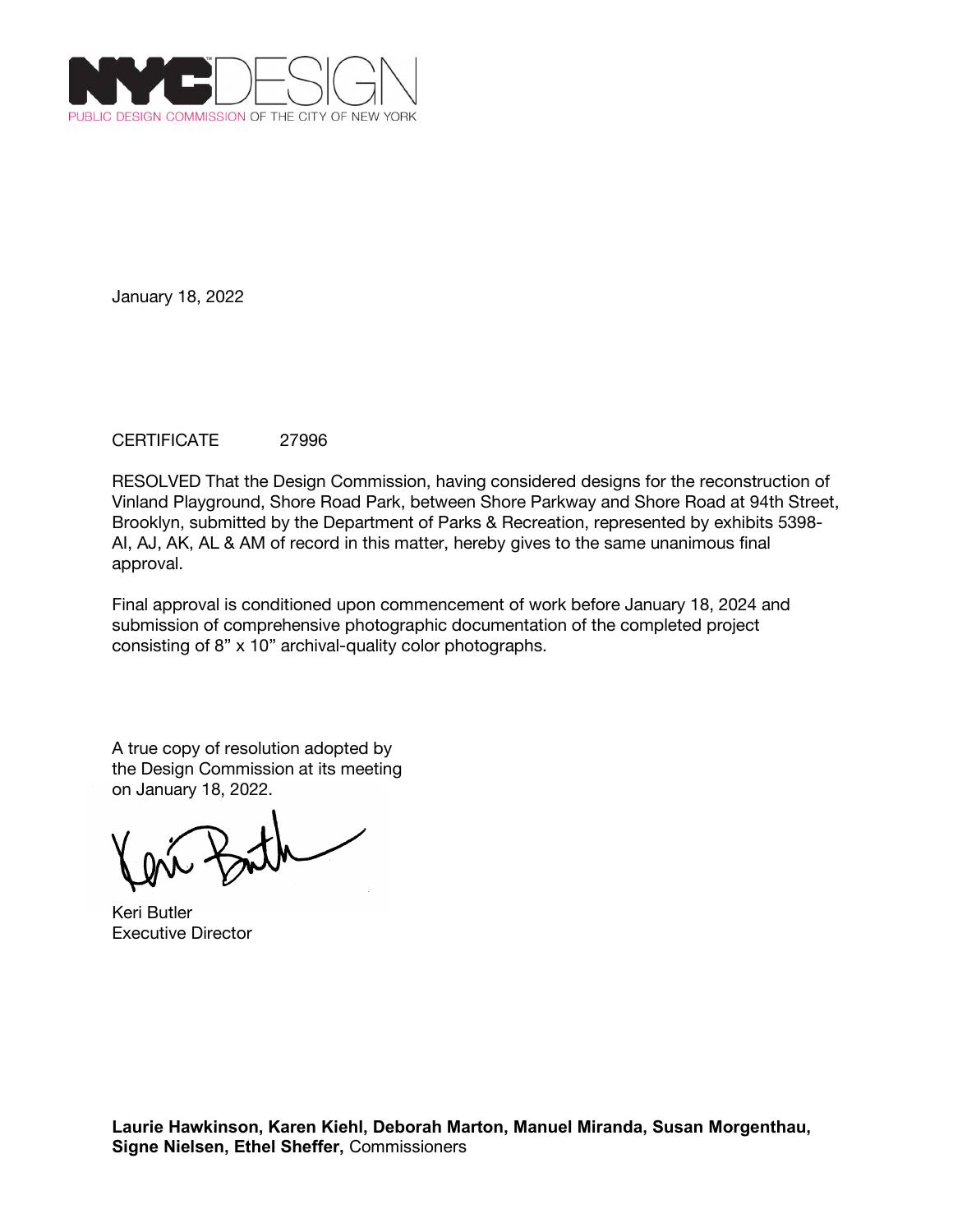

## CERTIFICATE 27997

RESOLVED That the Design Commission, having considered designs for the reconstruction of Woodlawn Playground, Van Cortlandt Park, Van Cortlandt Park East between Oneida Avenue and Kepler Avenue, Bronx, submitted by the Department of Parks & Recreation, represented by exhibits 5488-AB, AC, AD & AE of record in this matter, hereby gives to the same unanimous final approval.

Final approval is conditioned upon commencement of work before January 18, 2024 and submission of comprehensive photographic documentation of the completed project consisting of 8" x 10" archival-quality color photographs.

Keri Butler Executive Director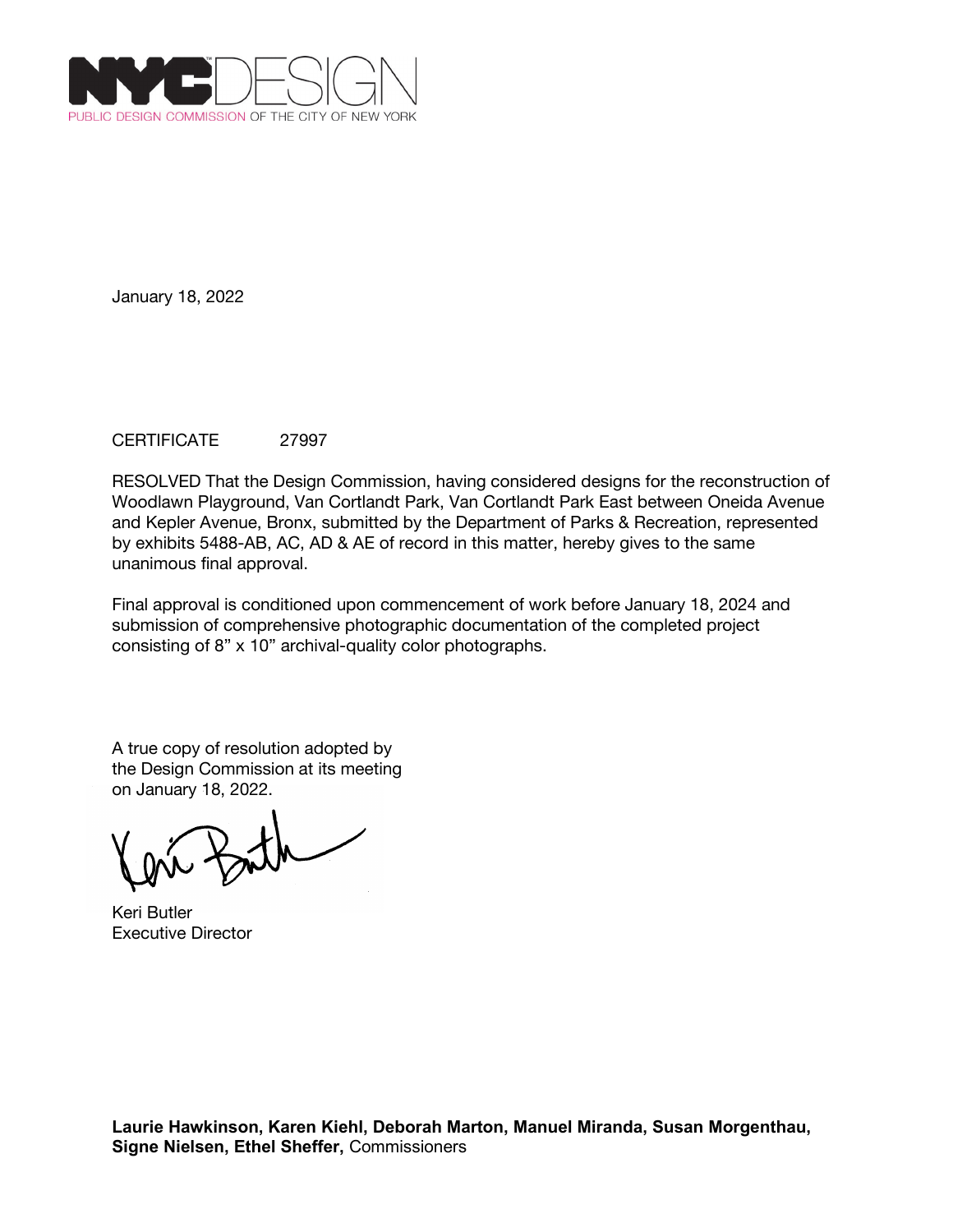

## CERTIFICATE 27998

RESOLVED That the Design Commission, having considered designs for the reconstruction of the East River Esplanade, East 72nd Street to East 78th Street, Manhattan, submitted by the Department of Parks & Recreation and the Department of Transportation, represented by exhibits 2238-PF, PG, PH & PI of record in this matter, hereby gives to the same unanimous preliminary approval with the understanding that, before returning for final review, the team will clarify the extent of and rationale for the addition of granite block paving along this portion of the esplanade.

Preliminary approval is conditioned upon submission of this project for final review and approval before January 18, 2024.

A true copy of resolution adopted by the Design Commission at its meeting on January 18, 2022.

Keri Butler Executive Director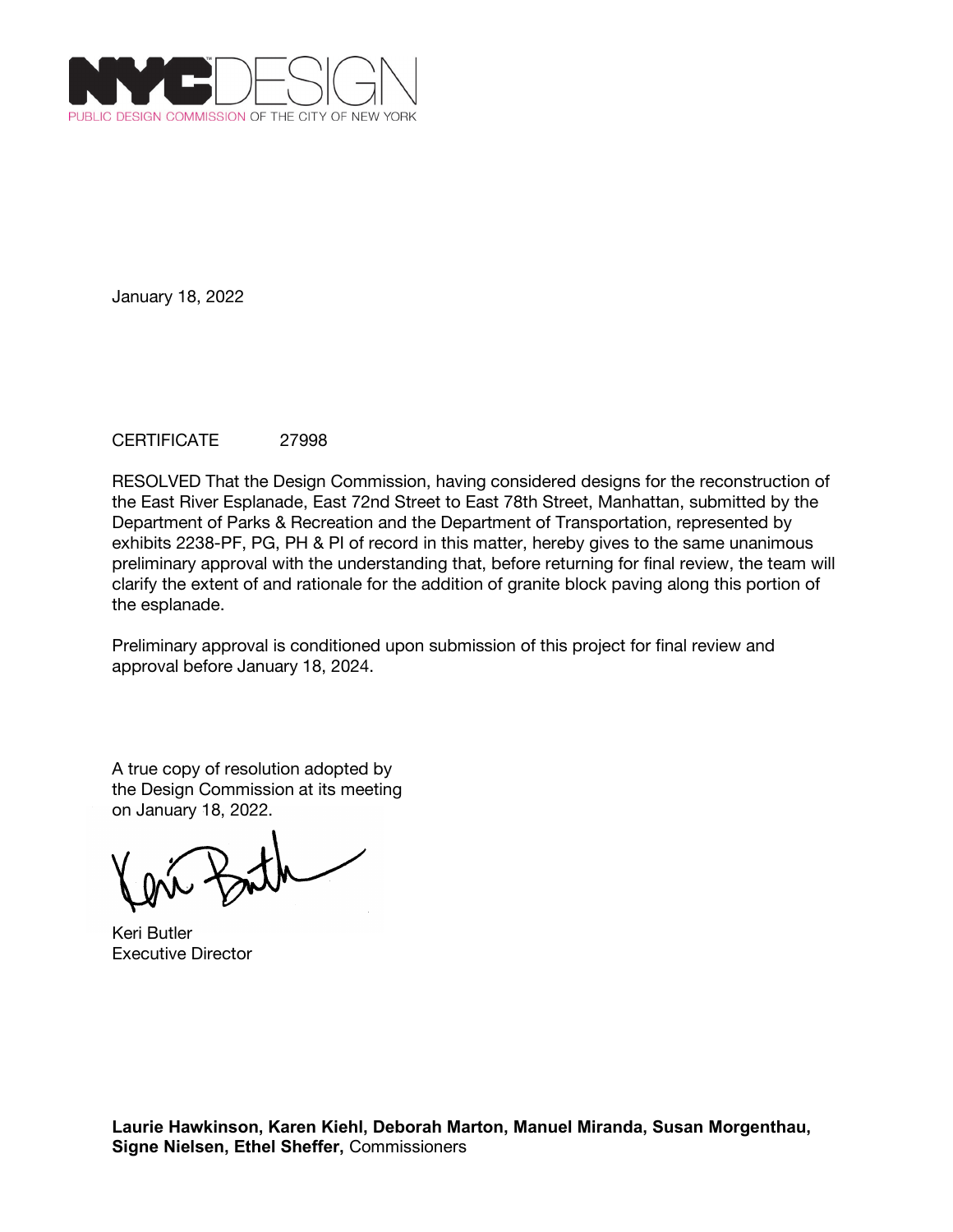

## CERTIFICATE 27999

RESOLVED That the Design Commission, having considered designs for the installation of a door, 15 MetroTech Center, Brooklyn, submitted by the Economic Development Corporation, represented by exhibits 5128-BN, BO, BP, BQ & BR of record in this matter, hereby gives to the same unanimous preliminary and final approval.

Final approval is conditioned upon commencement of work before January 18, 2024 and submission of comprehensive photographic documentation of the completed project consisting of 8" x 10" archival-quality color photographs.

Keri Butler Executive Director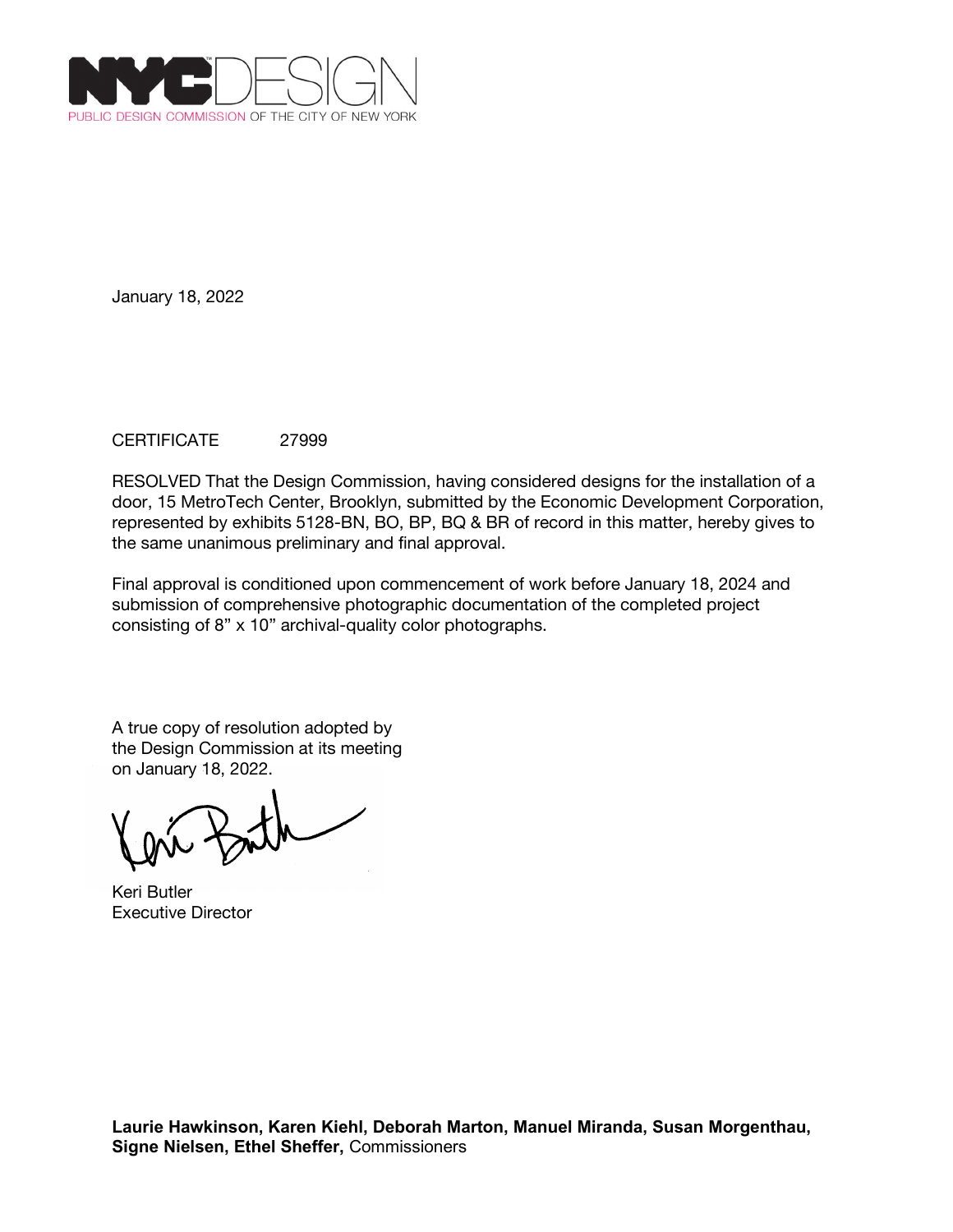

## CERTIFICATE 28000

RESOLVED That the Design Commission, having considered designs for the rehabilitation of the roof, 1 MetroTech Center, Brooklyn, submitted by the Economic Development Corporation, represented by exhibits 5128-BS, BT, BU, BV & BW of record in this matter, hereby gives to the same unanimous preliminary and final approval.

Final approval is conditioned upon commencement of work before January 18, 2024 and submission of comprehensive photographic documentation of the completed project consisting of 8" x 10" archival-quality color photographs.

Keri Butler Executive Director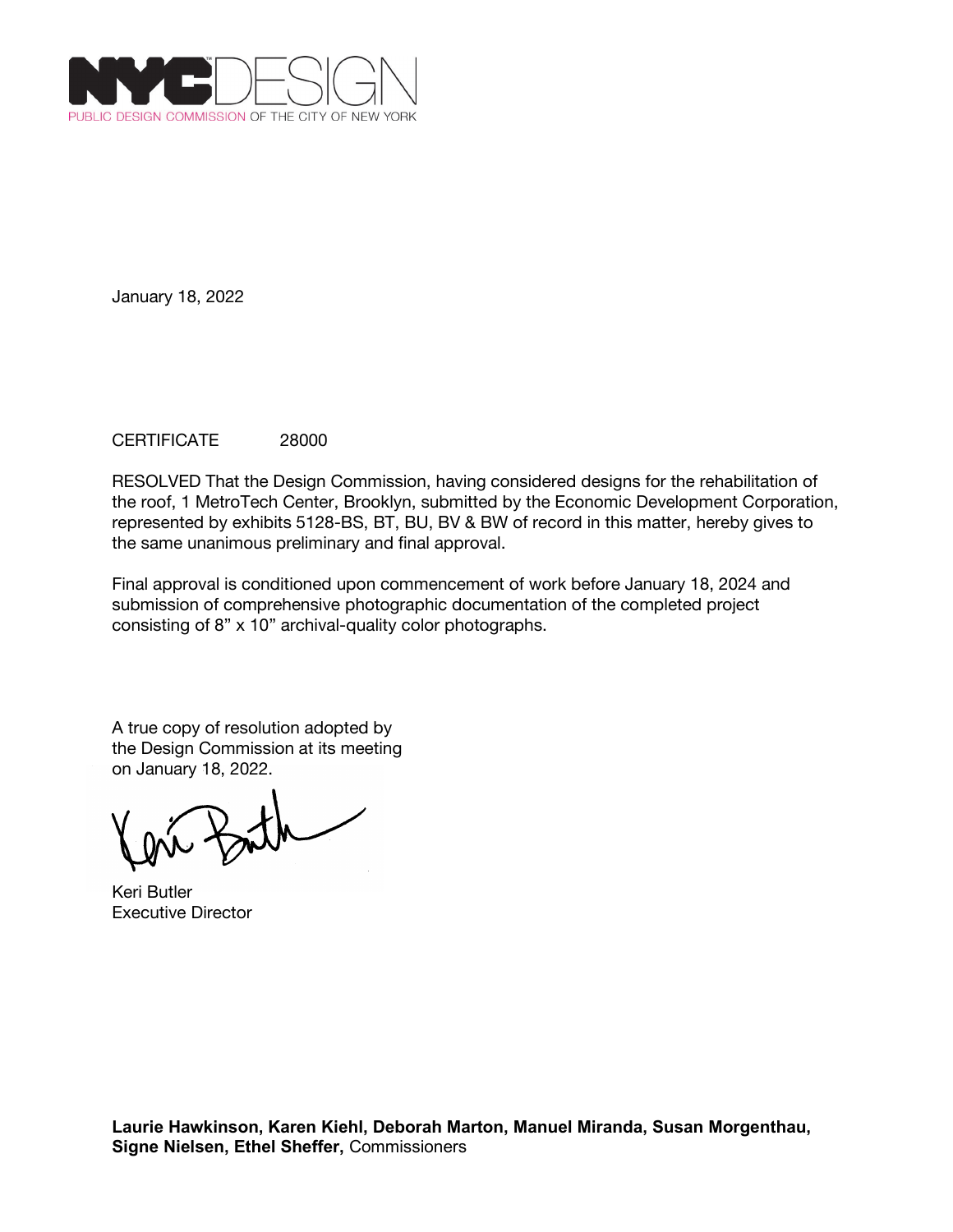

## CERTIFICATE 28001

RESOLVED That the Design Commission, having considered designs for the construction of an operations building, Homeport Pier, 405 Front Street, Staten Island, submitted by the Economic Development Corporation and the Department of Transportation, represented by exhibits 6835-BU, BV, BW & BX of record in this matter, hereby gives to the same unanimous final approval.

Final approval is conditioned upon commencement of work before January 18, 2024 and submission of comprehensive photographic documentation of the completed project consisting of 8" x 10" archival-quality color photographs.

Keri Butler Executive Director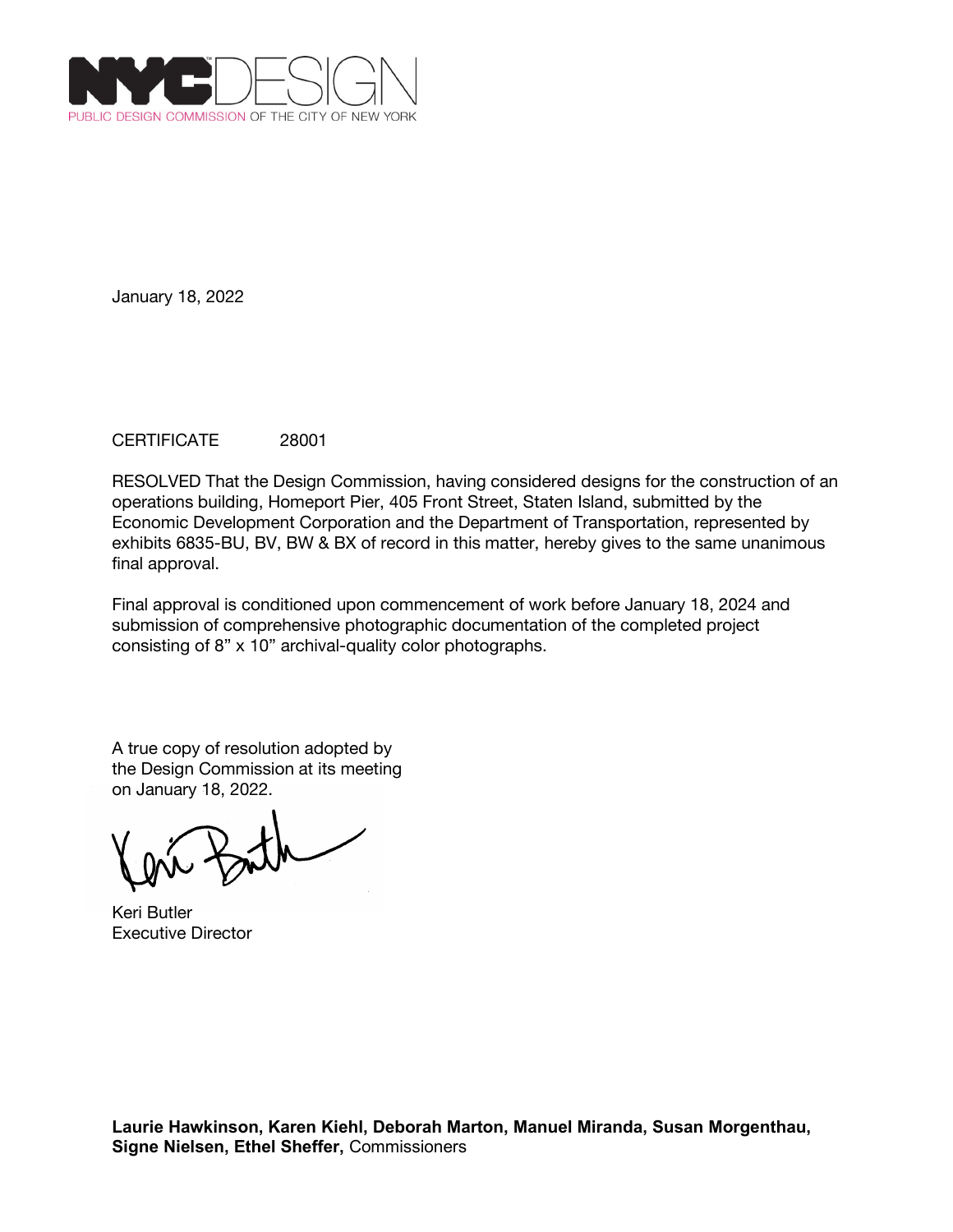

## CERTIFICATE 28002

RESOLVED That the Design Commission, having considered designs for the construction of a pier, esplanade, and a maintenance and operations building, Tompkinsville Pier, Murray Hulbert Avenue south of Hannah Street at the Stapleton Waterfront, Staten Island, submitted by the Economic Development Corporation, the Department of Parks & Recreation, and the Department of Transportation, represented by exhibits 7666-E, F, G, H, I & J of record in this matter, hereby gives to the same unanimous preliminary approval with the understanding that before returning for final review, the team will (1) provide details on all protective barriers and access gates, including the relationship of the building stair to the DOT pier gate; (2) provide a regular maintenance plan for the porous asphalt bikeway; (3) clarify the size of the tide pools, including what type of habitat they are expected to provide and if more tide pools can be added; and (4) update the design with the 'Light Blue' to 'Dark Blue' gradient option at the façade.

Preliminary approval is conditioned upon submission of this project for final review and approval before January 18, 2024.

A true copy of resolution adopted by the Design Commission at its meeting on January 18, 2022.

Keri Butler Executive Director